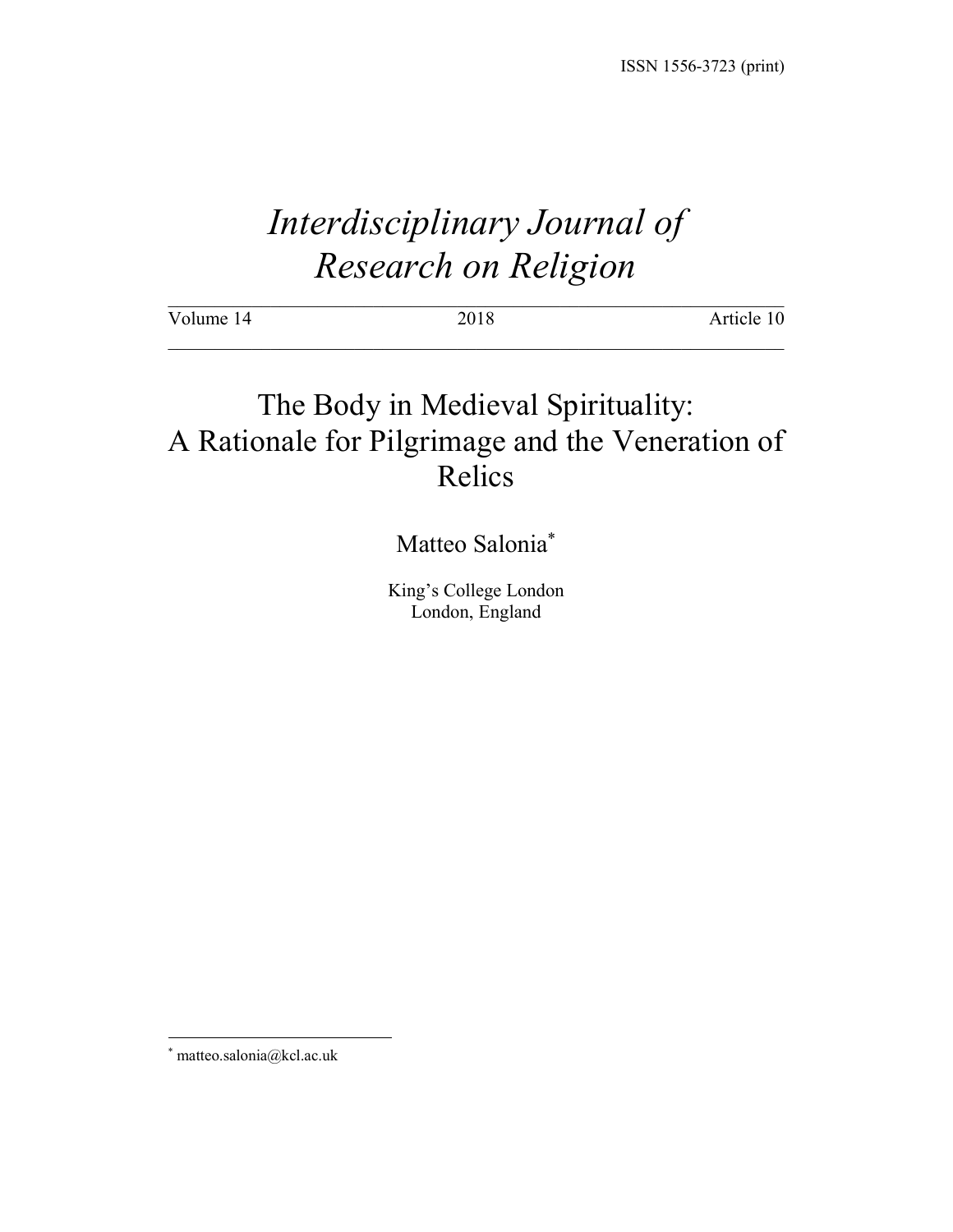## The Body in Medieval Spirituality: A Rationale for Pilgrimage and the Veneration of Relics

### Matteo Salonia

#### King's College London London, England

#### Abstract

Christian pilgrimage was one of the most striking phenomena characterising medieval societies. A physical encounter with the relics of saints often constituted the spiritual summit of the pilgrim's journey. In order to understand the importance of physicality and the rationale behind the veneration of relics, it is necessary to consider the philosophical recategorisation of the human body and the Christological reflections of Christian writers during Late Antiquity and the Middle Ages. This article presents some exemplificative texts, which show the emergence of a Christian philosophy within which the human body assumed a new dignity and new powers. When juxtaposed to these metaphysical and theological discourses, the acts of veneration towards the bodies and relics of saints become intelligible, suggesting that this aspect of medieval spirituality should be seen not merely as a fideistic and irrational phenomenon but rather as the manifestation of an internally coherent cosmology.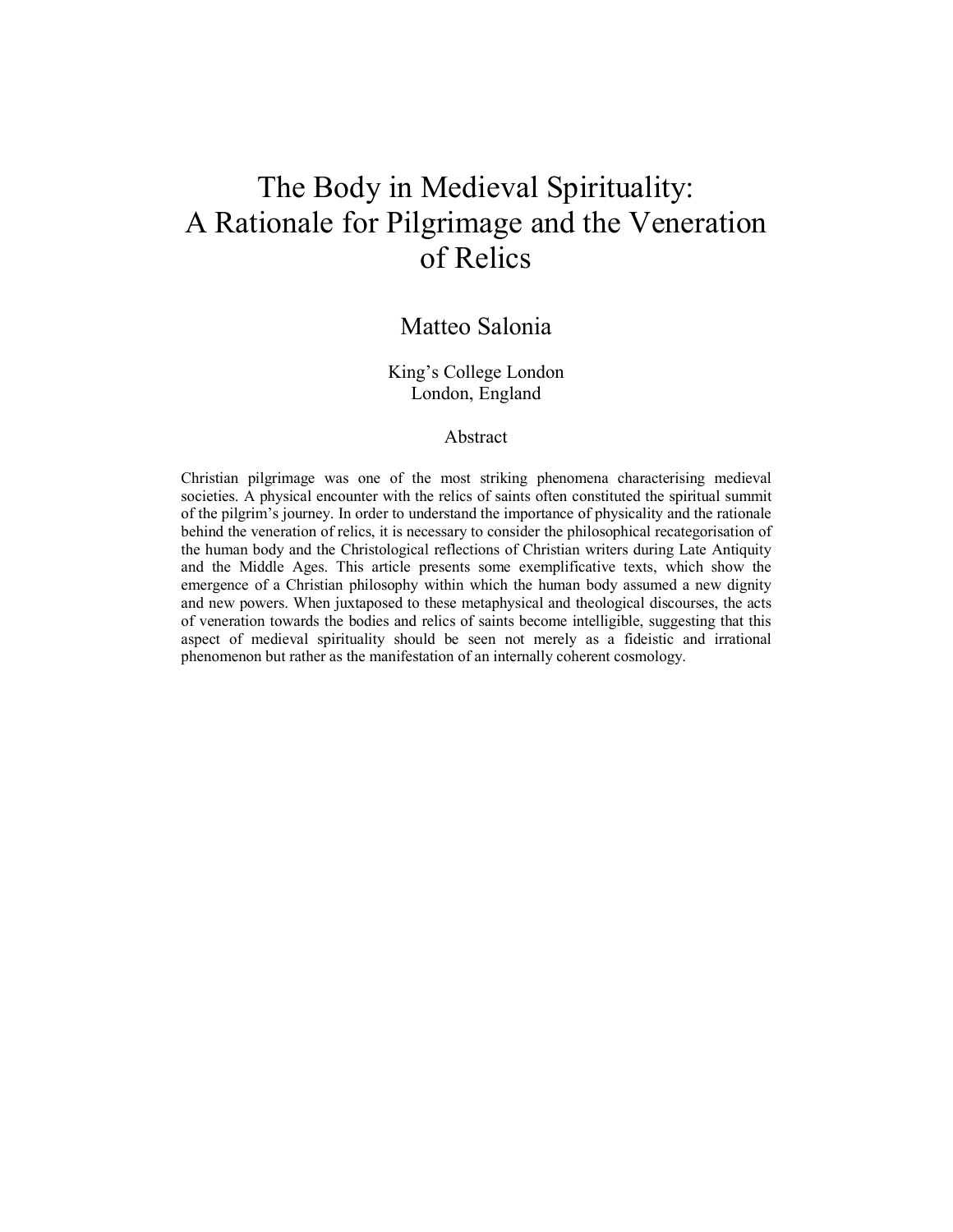Pilgrimage, undertaken by millions of Christians every year, remains to this day a vibrant spiritual tradition. During the Middle Ages, however, pilgrimage was a phenomenon that defined and symbolised entire societies. Pilgrims from every social group travelled across long distances, spending much (in some cases all) of their worldly wealth, enduring all sorts of hardships, and risking their lives in order to reach sanctuaries, shrines, and other holy places.<sup>1</sup> Pilgrimage was a spectacularly widespread feature of medieval Christendom, a society both shaped and shaken by religious movements which attempted to reorient the Church towards its transcendent mission and the faithful towards the practice of penitential acts (Magli 1967). To be sure, voyages motivated by religious piety and by the popularity of sacred sites are not uncommon in other historical periods, cultures, and faiths (e.g. Al-Houdalieh 2010; Bianchi 2004; Bowring 2016 [esp. chapter 12]; Carmichael et al. 1994; Ceruti 2007; Dillon 1997; Eeckhout 2013; Hubert 1994). <sup>2</sup> Furthermore, non-religious factors need to be considered to explain the diffusion of shrines and the striking number of pilgrims characterising the medieval period, especially from the 11th century onwards. Therefore, the study of political, psychological, and in general nonreligious themes related to pilgrimage has assumed an increasing importance.<sup>3</sup> Yet scholars have also observed that medieval pilgrimage is a phenomenon of such magnitude that the sum of all the non-religious factors favouring the emergence of local cults and shrines would still fail to give us a complete picture of it. According to Patrick J. Geary (1990: 22), "the political, economic, and social functions of relics in post-Carolingian Europe are conceivable only if seen in relation to their fundamental religious functions."4 Observing the peculiarity of Christian pilgrimage in the Middle Ages vis-à-vis pilgrimage in other religious and historical contexts, some historians, such as Diana Webb and Brett E. Whalen, have suggested that penance was a key concept in the medieval mindset, being thus among the religious beliefs that motivated pilgrims (Webb, 2001: 15–16; 2002: 51–52; Whalen, 2011: 70–73). Penance (intended as a purposeful and intelligible endeavour)<sup>5</sup> is indeed one

<sup>&</sup>lt;sup>1</sup> Even land routes within Christian Europe and roads that we are inclined to imagine as not particularly dangerous were actually hazardous: Saracens sometimes attacked  $10<sup>th</sup>$  century pilgrims traveling to Rome while crossing the Alps. (Flodoard, 1905: 921, 923; see also Fedden 1961). On the dangers faced by travelers during the Middle Ages and the fears associated with them, see Prieto 2012.

<sup>2</sup> For an anthropological introduction, see Coleman and Elsner 1995.

 $3$  A seminal work on the political significance of the cult of saints in Medieval Italy is Webb 1996. On the propaganda surrounding the emergence of some medieval pilgrimage sites, see for instance Dal Santo 2012; Edwards 2008.

<sup>4</sup> Such affirmation sounds all the more sobering as it comes from a scholar who devoted so much of his research to non-religious factors influencing the veneration of saints and relics.

<sup>&</sup>lt;sup>5</sup> Within Catholic theology, penance was and remains a purposeful and intelligible act, because it is linked to the sacrament of Confession and to the doctrine of Purgatory (Aquinas, *Summa*, Supplement, Appendix II, art. 1; Waterworth, 1848: 110).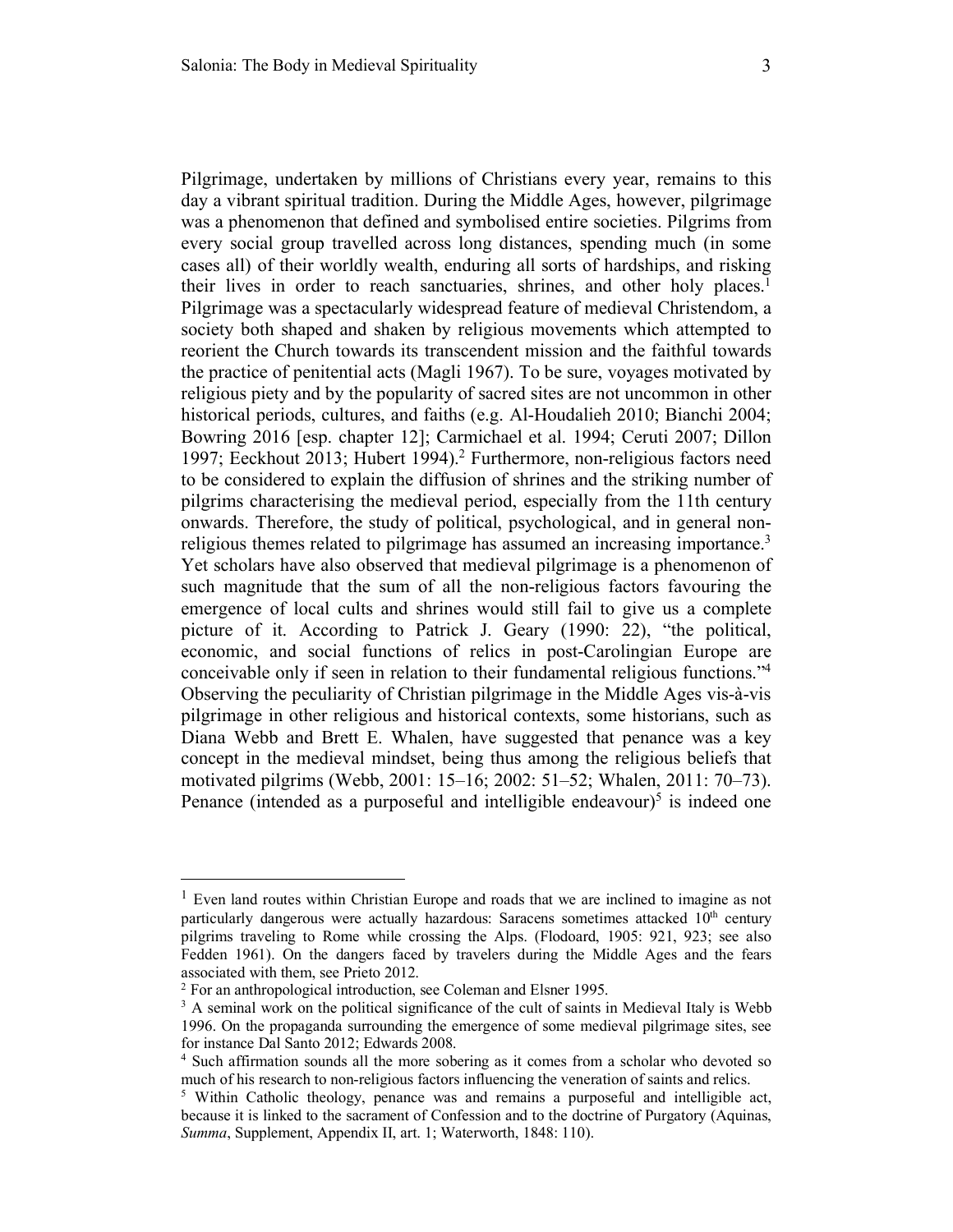of the great theological ideas that we need to consider in order to understand late ancient and medieval pilgrimage in Europe and across the Mediterranean.<sup>6</sup>

Even when penance is taken into account, however, another question remains to be addressed: why did pilgrims so often have as their objective a close encounter with the mortal remains of a saint? That decomposing bodies, hair, severed fingers, and dust from sarcophagi spiritually attracted medieval Christians constitutes an interesting problem. <sup>7</sup> In order to answer such a question, I propose here to reflect upon the ways in which specifically Christian metaphysical and theological ideas contributed first, in Late Antiquity, to assign a central role in Christian cosmology to the human body and to the relics of martyrs, and then, more strikingly during the Middle Ages, to inspire so many faithful to leave everything behind and embark in dangerous journeys. In particular, I shall propose and discuss an interpretative framework that takes into consideration the theological rationale justifying the veneration of relics and the very possibility of pilgrimage as a way to encounter God, receive help, give thanks, and do penance. My hypothesis is that the veneration of relics is neither a fideistic and intrinsically unintelligible deed nor the remnant of pre-Christian practices but rather the consequence of a coherent philosophy of the body based on a Christian metaphysical system. Focusing on some exemplificative Christian writings dealing with the body, martyrdom, and the veneration of sacred mortal remains, this article aims to show how one particular aspect of Christian philosophy and theology, namely the unique metaphysical position of the human body, was an integral part of the composite system of beliefs that encouraged pilgrimage not only as an instrument of penance but frequently also as a means to take advantage of the spiritual power available thanks to holy men and women (either living or longdeceased). This cosmology—which remains part of the tradition of many Christian denominations today—is an essential constituent of the sophisticated and multi-layered rationale behind one of the most important phenomena characterising medieval societies.

#### *INCARNATION AND FINAL RESURRECTION*

In her book *Medieval European Pilgrimage*, Diana Webb (2002: 2) writes:

 <sup>6</sup> For an historical introduction to penance in the Middle Ages, see Meens 2014. Throughout the whole book, the relevance of penance, the diversity of penitential practices, and the active participation of the laity emerge quite clearly, but a particularly interesting section, depicting the situation in Charlemagne's empire between the eight and the ninth century, is on 113–23.

<sup>7</sup> Unfortunately, both history books and popular culture sometimes quickly dismiss the veneration of relics as "superstitious." For example, Boccardi (2008: 54) has used the term "superstitious" to describe the reaction of medieval people to the arrival of relics in his book on the history of Pistoia, and in one of his public history columns in the British newspaper *The Guardian*, Jonathan Jones (2013) has recently labelled the exposition of relics in Catholic churches as "dark and primitive." For a more accurate definition of what is (and what is not) superstitious, see Feser, 2015: 192–201.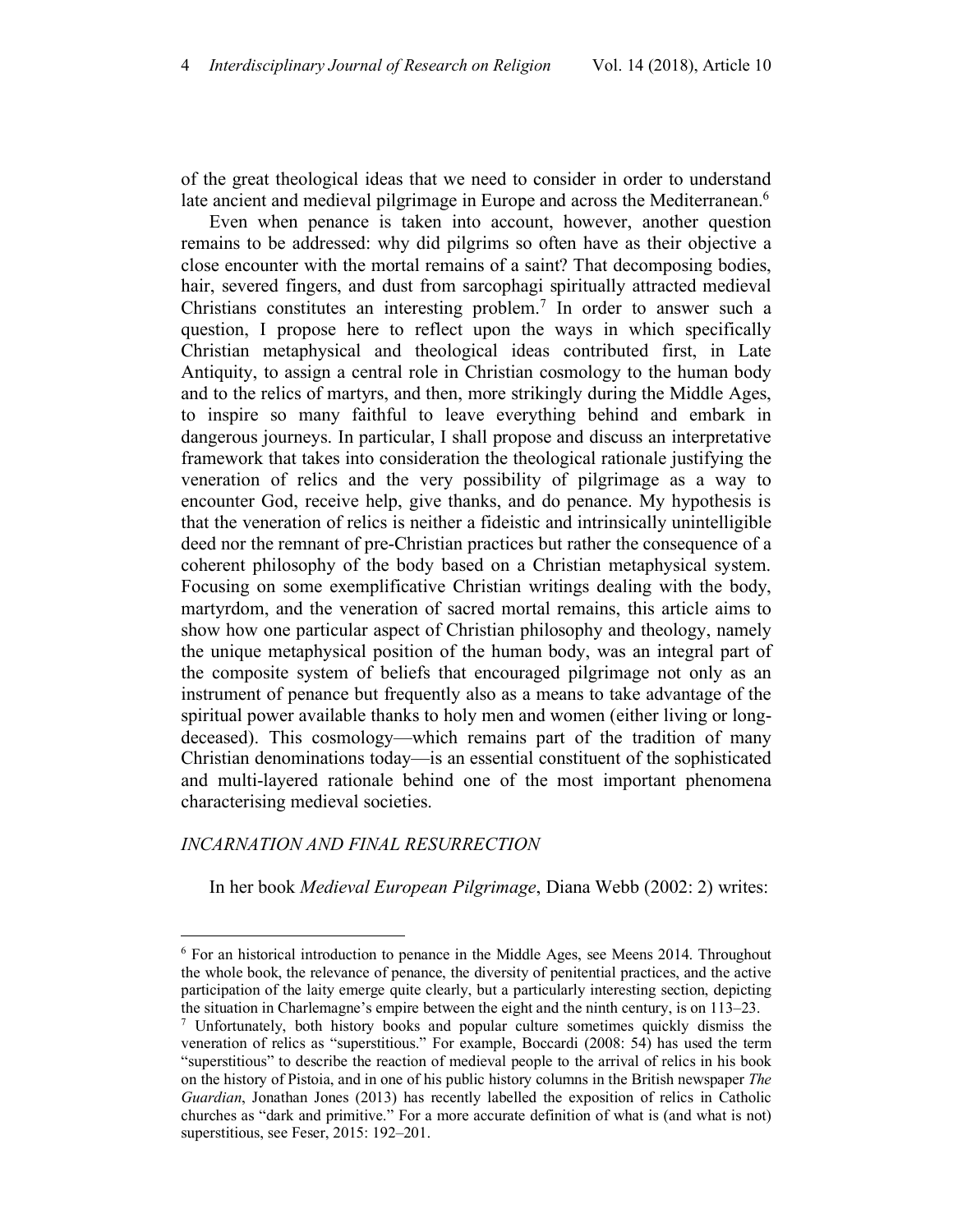Initially, at least, Christianity challenged the apparently innate human inclination to believe that certain places are holier than others, either in their nature or because they have been specially sanctified by mythic events or by ritual. [...] Christians increasingly conformed to patterns of belief and behaviour exemplified by their pagan ancestors.

Other scholars support this view, underlying the continuity between pre-Christian pious practices and the early Christian world (Elsner and Rutherford, 2010: esp. 1–9). Indeed, it seems undeniable that "[t]he salient point about pilgrimage is that it need not always be a journey undertaken exclusively or even principally for religious reasons" (Horden and Purcell, 2000: 445). Yet even though pagan (and Jewish) beliefs and rites may have influenced early Christians, and even though non-religious motives were common among both pre-Christian and Christian pilgrims, when we look specifically at the philosophical substrata and religious doctrines justifying (if not always motivating) pilgrimage, the importance of Christian metaphysical and theological notions of the human body to illuminate Christian journeys and veneration toward the saints' tombs and relics is hard to overestimate. Perhaps a key distinction needed to colour our understanding of philosophical and theological justifications for pilgrimage among early Christian authors is the one between pilgrimages to holy sites and pilgrimages to living saints or to the remains of martyrs. Interestingly, Brouria Bitton-Ashkelony (2005: 8), whose research has vividly portrayed the debate on pilgrimage taking place within the early Church, notes that "pilgrimage to Jerusalem and its vicinity evoked much harsher criticism than did visits to the shrines of martyrs or to holy men." Pierre Maraval (2002: 74) has also argued that early Christian texts expressing scepticism towards the veneration of relics are significantly more rare than those criticising the visit to holy places. I suggest here that reverence and physical journeys towards relics and saints were less theologically controversial than reverence and pilgrimages towards holy sites because of the new place assigned to the human body within Christian cosmology.

A fundamental principle underpinning medieval spirituality—and one that can help us to decipher the rationale behind the veneration of relics—is the dignity of the human body. In the mindset of Christian pilgrims in both Late Antiquity and the Middle Ages, a crucial consequence of this principle was the body's capacity to channel spiritual energy (e.g., performing miracles) even after death, once the soul had departed. Both the principle and its consequence were peculiar. This article is not the place for an in-depth discussion of all the opinions held by Greco-Roman philosophers about the body, and the influence of Greek philosophy on the development of Christian metaphysics and theology is undeniable (Hunt 2012). Nevertheless, it does not seem far-fetched to say that the Christian view on the subject was, if not an absolute novelty (as it partly derived from the Old Testament's body-soul monism), a radical position in the cultural landscape of Late Antiquity. Platonism had conceived of the human body (and both the pleasures and discomforts associated with it)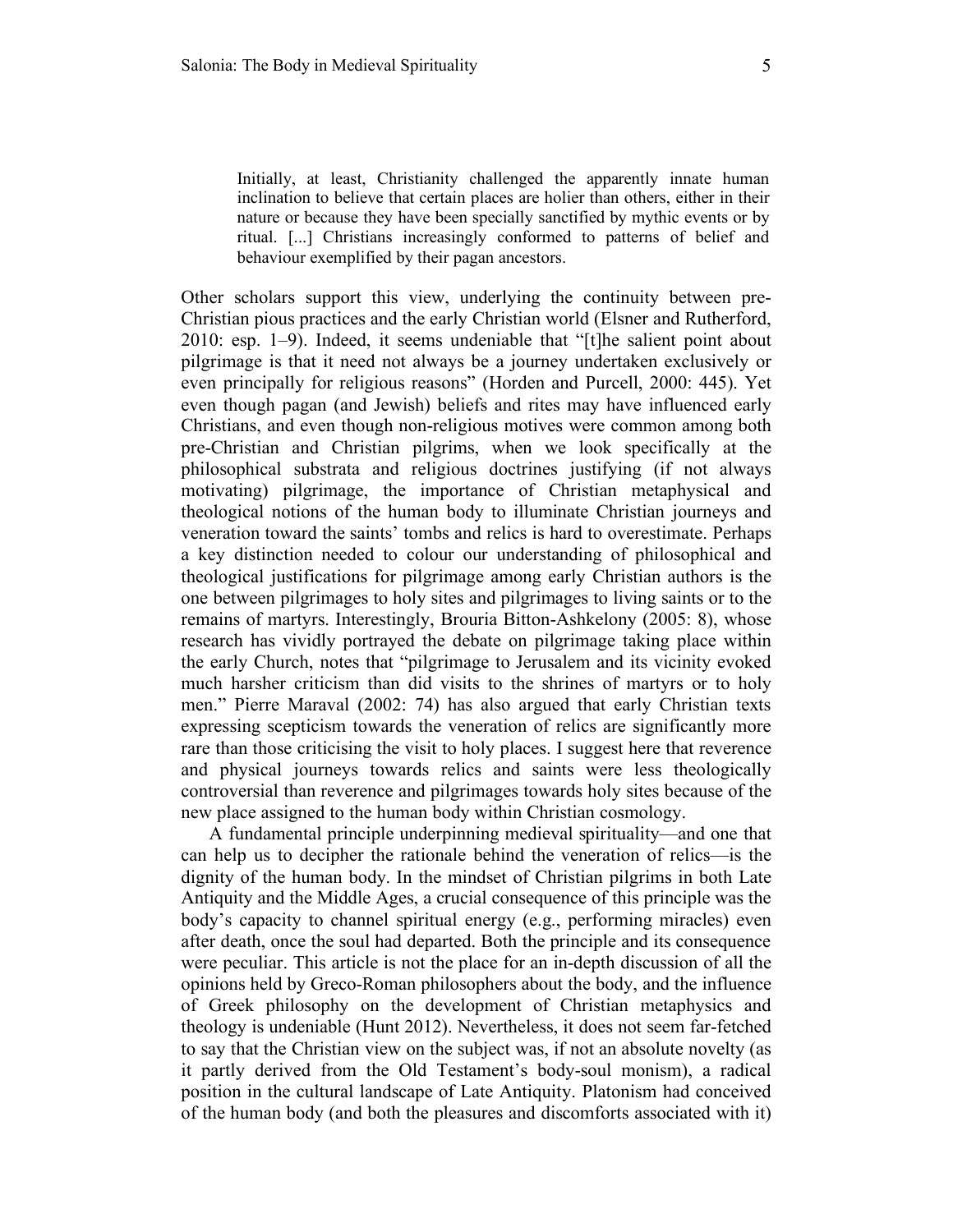as a distraction (if not as a prison) for the soul.<sup>8</sup> According to T. M. Robinson (2000: 42–43), in some of Plato's dialogues, the body is similar "to a counterperson," a fact that generates a state of "warfare between body and soul" that is "literally to the death."9 Gnosticism later embraced this vision. Instead (as we shall presently see), Christian writers such as St. Athanasius and St. Augustine—while always acknowledging the danger constituted by the temptations of physical desires—soon started to recategorize mankind, developing in the process a conception of the human body that was the logical conclusion to be drawn once Genesis 1:27 was juxtaposed to (and heightened by) the Incarnation of Christ and the doctrine of the resurrection of the body on Judgement Day (Kelly 1994).

St. Paul, in his epistles, was perhaps the first Christian author to define the human body both as a new temple (1 Corinthians 6:19) and as an instrument of salvation through suffering (2 Timothy 2:3), therefore shaping an alternative, non-pagan "pattern of belief" that justified reverence towards the bodies of holy men and women. Contextualising Paul's discussion with the Corinthians, Theo K. Heckel (1993) has shown how the apostle defined the transcendent meaning of the human body and rejected Platonic dualism (see also Becker 1993; Robinson 1977). Here revelation (in particular, Genesis) played a key role, drawing the boundaries for contingent debates: "God created body and soul. On this basis, Paul checks any attempt to assign the soul alone to the divine realm, with the body—as a prison—holding the soul back from God" (Heckel, 2000: 123–24). The result was turning upside down pre-Christian practices related to death. As rightly noted by Peter Brown (1981: 5):

Pagan parallels and antecedents can only take us so far in understanding the Christian cult of saints, very largely because the pagan found himself in a world where his familiar map of the relations between the human and the divine, the dead and the living, had been subtly redrawn.

There is no incompatibility—not even "initially"—between Christianity and pilgrimage, because Christian pilgrimages tended to show reverence towards relics or living saints rather than merely towards holy sites. As Brown (1981: 6) aptly states:

 <sup>8</sup> Plato does not describe his psycho-physical dualism in the same way in all of his writings; moreover, early Christian writers as well as medieval philosophers had a complicated (in some cases conflicted) relation with Greco-Roman philosophical traditions—not just with Platonism, but also, for instance, with Aristotelianism, Stoicism, and Pythagoreanism. Nonetheless, the consequences of the philosophical place and spiritual meaning assigned to the human body were for Christians extraordinarily important, as they would directly affect not only ascetic praxis, but also Christological doctrines. These themes are best treated in Ware 1997; see also Hunt, 2012: 11–46.

<sup>9</sup> Robinson's entire essay is worth reading for an introduction to the complexities (and contradictions) of Plato's dualism.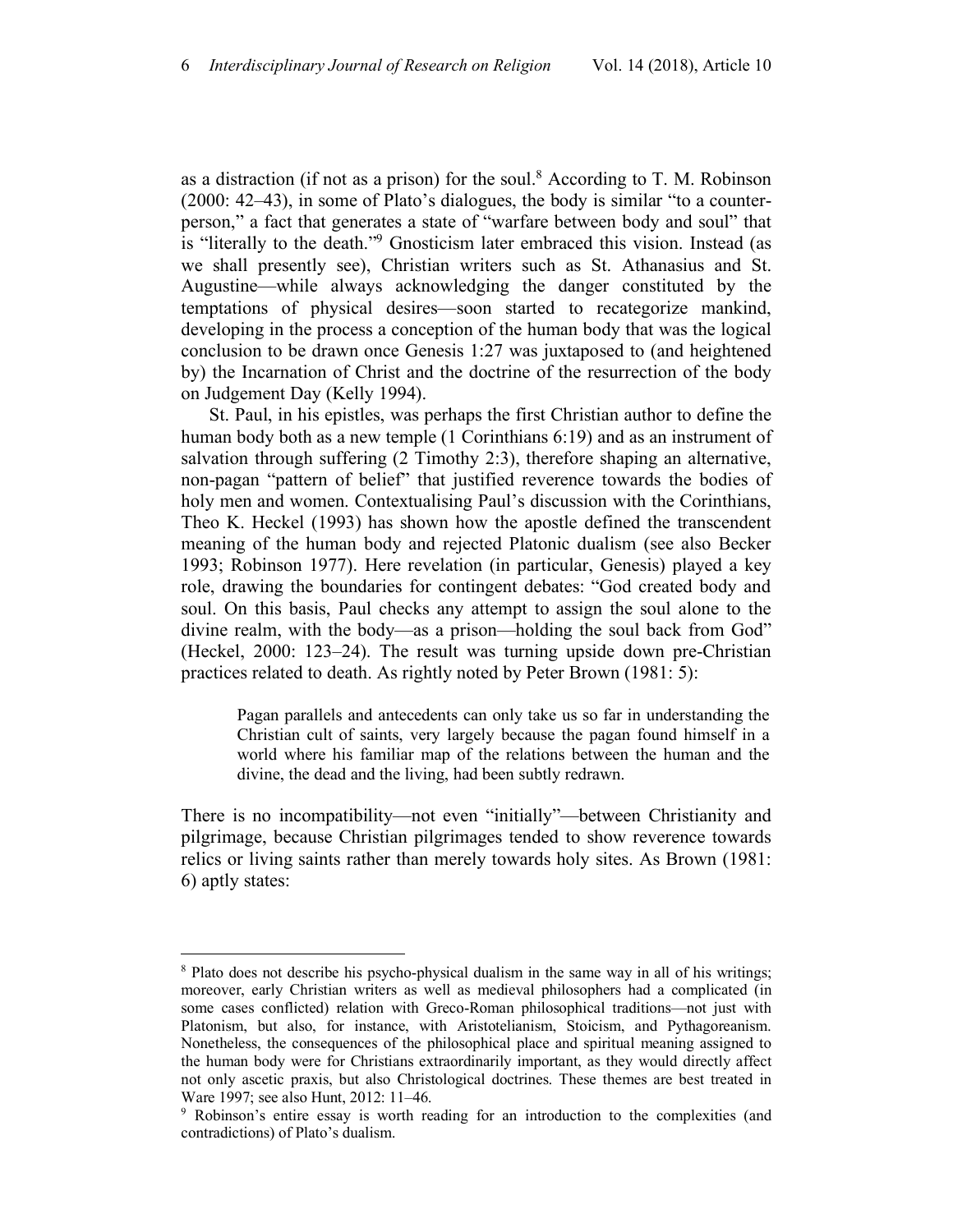To explain the Christian cult of the martyrs as a continuation of the pagan cult of heroes helps as little as to reconstruct the form and function of a lateantique Christian basilica from the few columns and capitals taken from classical buildings that are occasionally incorporated in its arcades.

The fundamental question about the nature of Christ and the emergence of Christological doctrines contributed to give an extraordinary significance to the human body. One of the most famous writers to explore the meaning of God's Incarnation and to pave the way for a new understanding of the human body was St. Athanasius (c. 296–c. 373). In his work *On the Incarnation of the Word*, the archbishop of Alexandria explains:

And if, as they say, it were unsuitable for the Word to reveal Himself through bodily acts, it would be equally so for Him to do so through the works of the universe. His being in creation does not mean that He shares its nature; on the contrary, all created things partake of His power. Similarly, though He used the body as His instrument, He shared nothing of its defect, but rather sanctified it by His indwelling (Athanasius, n.d.: 43).

Writing in the context of fierce debates between Jews, Gentiles and Christians, Athanasius was here defending the reasonableness of the way in which the Word, the divine Logos, had decided to reveal itself.<sup>10</sup> Athanasius's text exemplifies how God's Incarnation brought Christian philosophical assessments of the human body beyond the already significant implications of Genesis. Assuming a more profound theological relevance, the human body now became something that the Word had not merely created but also shared and "sanctified." This cosmological view of the body would be expressed in different ways during the course of the Middle Ages, but it was present since the very beginnings of Christianity, simply because Christianity itself could not exist without it. A proof of this fact is one of the most ancient hagiographic documents written within the early Church, the *Martyrdom of Polycarp*.<sup>11</sup> This letter recounting the capture, trial and execution of a bishop in the context of the persecution of early Christians in Smyrna was probably written in the 150s, and one of its aims was surely to establish the ideal conduct of a Christian martyr, which would reflect that of Christ himself. Sara Parvis (2006) has reconstructed the debate about the authenticity and the date of this account, concluding that, notwithstanding some historical inaccuracies, the text is authentic and was indeed written by mid-second-century Christians. Towards the end of the letter, the author regretfully communicates that, after the brutal killing of Polycarp, his body was burnt on the suggestion of some Jews who had supposedly been inspired by the devil:

<sup>&</sup>lt;sup>10</sup> One of the best introductions to Athanasius's thought and writings is Meijering 1974. Meijering carefully describes the importance of reason in the saint's works (see esp. 119–22).

<sup>&</sup>lt;sup>11</sup> Two recent studies of this text are Dehandschutter 2005 and Holmes 2005.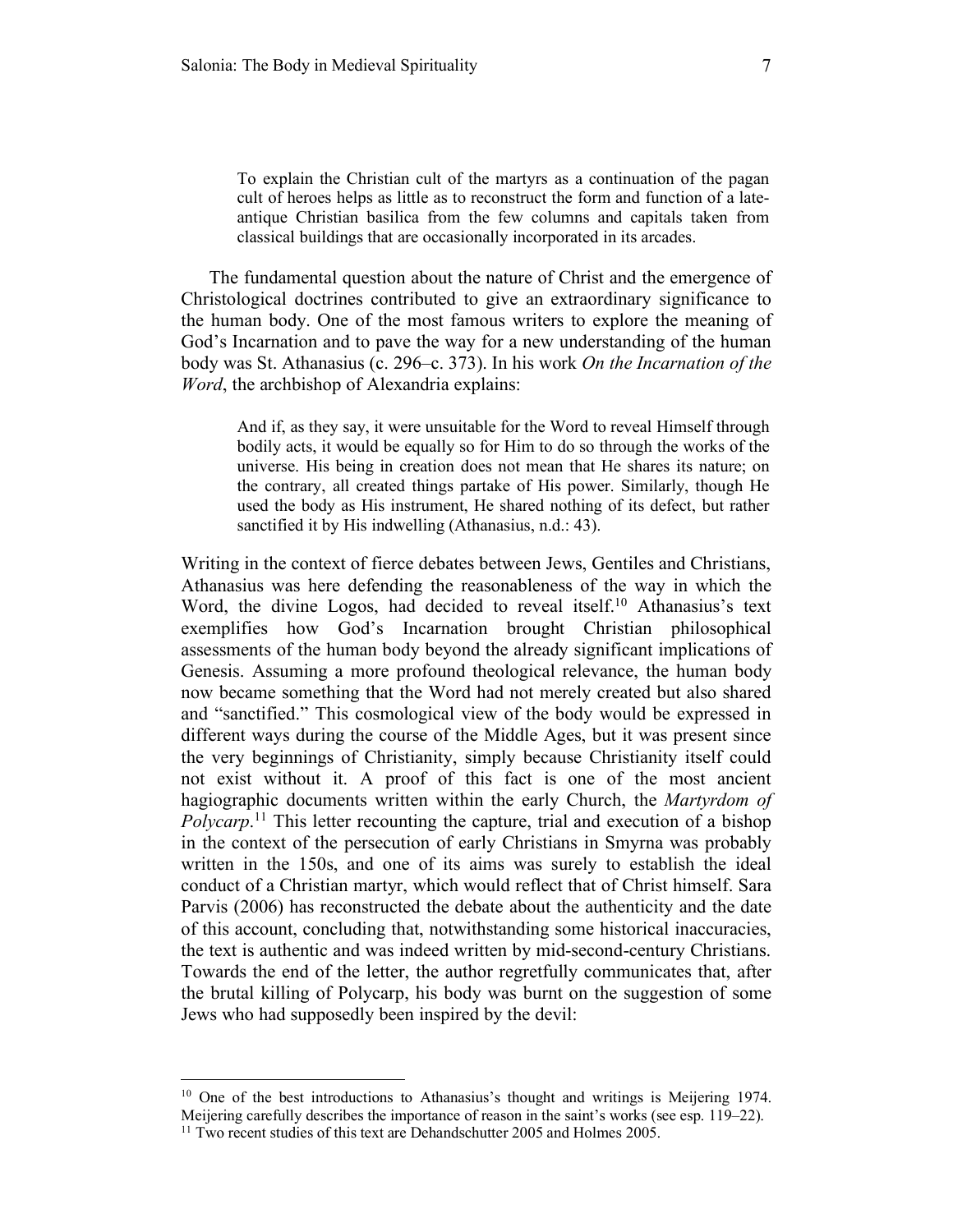But the jealous and envious Evil One, the adversary of the family of the righteous, having seen the greatness of his martyrdom and his blameless life from the beginning, and how he was crowned with the crown of immortality and had won a reward which none could gainsay, managed that not even his poor body should be taken away by us, although many desired to do this and to touch his holy flesh (Schaff, 2014: 17:1).

This desire to touch Polycarp's "holy flesh" is linked to the idea that the human body is intrinsically different from any other matter, being potentially able to be an instrument of redeeming power. So, even the few relics that remained after the fire consumed Polycarp's corpse were lovingly preserved: "And so we afterwards took up his bones which are more valuable than precious stones and finer than refined gold, and laid them in a suitable place; where the Lord will permit us to gather ourselves together…" (Schaff, 2014: 18:2–3). The *Martyrdom of Polycarp* is an extraordinary text that deserves study for a great variety of reasons. What it exemplifies in particular with regard to the Christian view on relics is that the cosmological and theological (re)categorisation of the human body had practical implications on the treatment, preservation and veneration of the saints' mortal remains at a very early stage in the history of the Church.

Later influential writings echoes this view of the body, such as Athanasius's *Life of Antony*, where the bishop of Alexandria describes the hermit's struggle against the devil. Anthony's body is here the protagonist in the victory against temptations.

All this was a source of shame to his foe. For he, deeming himself like God, was now mocked by a young man; and he who boasted himself against flesh and blood was being put to flight by a man in the flesh. For the Lord was working with Antony—the Lord who for our sake took flesh and gave the body victory over the devil … (Athanasius, 2003: 5).

The centrality of the body in this account is striking.<sup>12</sup> Similarly, the martyrs had participated in God's sanctifying act by willingly transforming their bodies into an instrument through which Christ's passion could be repeated or, to use St. Paul's expression, "completed" (Colossians 1:24). Therefore, in his *Discourse on the Blessed Babylas*, St. John Chrysostom (c. 349–407) can write:

But God, who is philanthropic and provides us with countless opportunities to be saved, in addition to other ways also prepared for us this way which is a powerful inducement to virtue, by leaving the relics of the saints in our midst for the time being (Chrysostom, 1985: 112).

 $12$  The monk's body seems the protagonist of the account also in other passages (e.g. Athanasius, 2003: 14).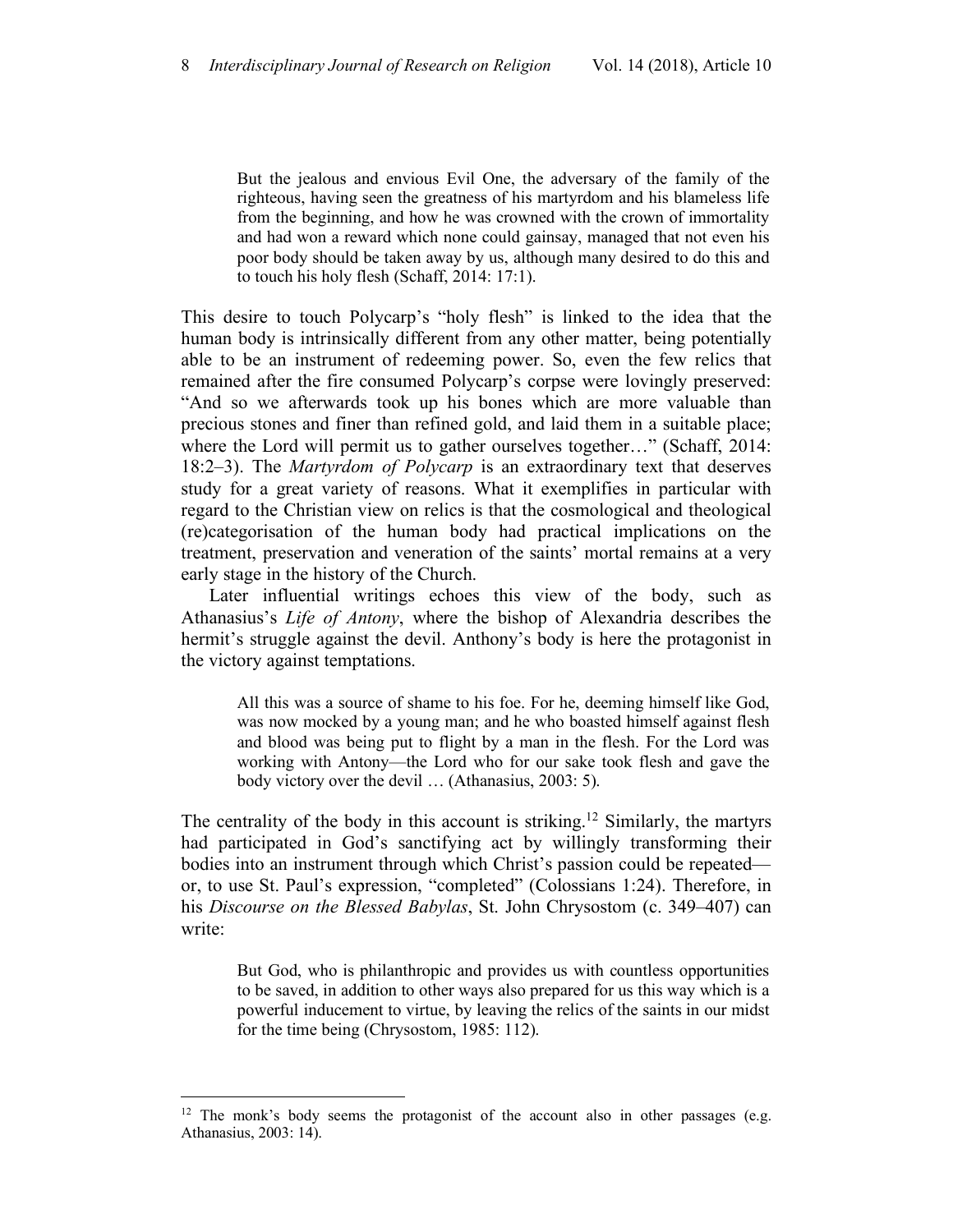With these premises in mind, we can start to see the theological underpinnings favouring the emergence of devotional acts around tombs, bones, hair and other remains. John continues describing in these terms the experience lived by Christians when visiting the relics of saints:

If anyone approaches such a tomb, one immediately receives a distinct impression of this energy. For the sight of the coffin enters one's soul and acts on it and affects it in such a way that it feels as if it sees the one who lies there joining in prayer and drawing nigh. Afterwards, one who has had this experience returns from there filled with great zeal and is a changed person [...] This vision of the dead enters the souls of the living [...] And why speak of the location of a grave? Many times, in fact, the sight of a garment alone and the recollection of a word of the dead move the soul and restore the failing memory. For this reason God has left us the relics of the saints (Chrysostom, 1985: 112).

The affirmation of the reunification of the body with the soul at the final resurrection further enhanced this recategorisation of the human body. For instance, St. Gregory the Great (c. 540–604), in his *Moralia on Job*, reflects on this doctrine in this way:

But see, I hear of the resurrection, but it is the effect of the resurrection that I am searching out. For I believe that I shall rise again, but I wish that I might hear what kind of person; since it is a thing I ought to know, whether I shall rise again perhaps in some other subtle or ethereal body, or in that body wherein I shall die. But if I shall rise again in an ethereal body, it will no longer be myself, who rise again. For how can that be a true resurrection, if there may not be true flesh? So that plain reason suggests, that if it shall not be true flesh, assuredly it will not be a true resurrection; for neither can it be rightly termed a resurrection, when it is not what fell that rises again (Gregory the Great, 1844: Vol. 2, XIV, 71).

As "plain reason" was used by pope Gregory to conclude that the bodies of the dead would rise again, it seemed reasonable to him (and to the Christian faithful) that the bodies of martyrs and saints would perform miracles, precisely because such remains had not been forever separated from these holy persons. This is not to say that devotional practices based on Christology, rational theology, and metaphysics developed following exactly the same pattern throughout Christendom. In fact, Gregory was dumbfounded when thinking that Eastern Christians were nonchalantly dismembering, dividing, and transferring holy bodies (Bartlett, 2013: 44–45). But, supported by revelation, Christian writers progressively elaborated a sophisticated and cohesive understanding of the human body, which would eventually offer (both in the East and in the West) a rationale for the preservation, transfer, and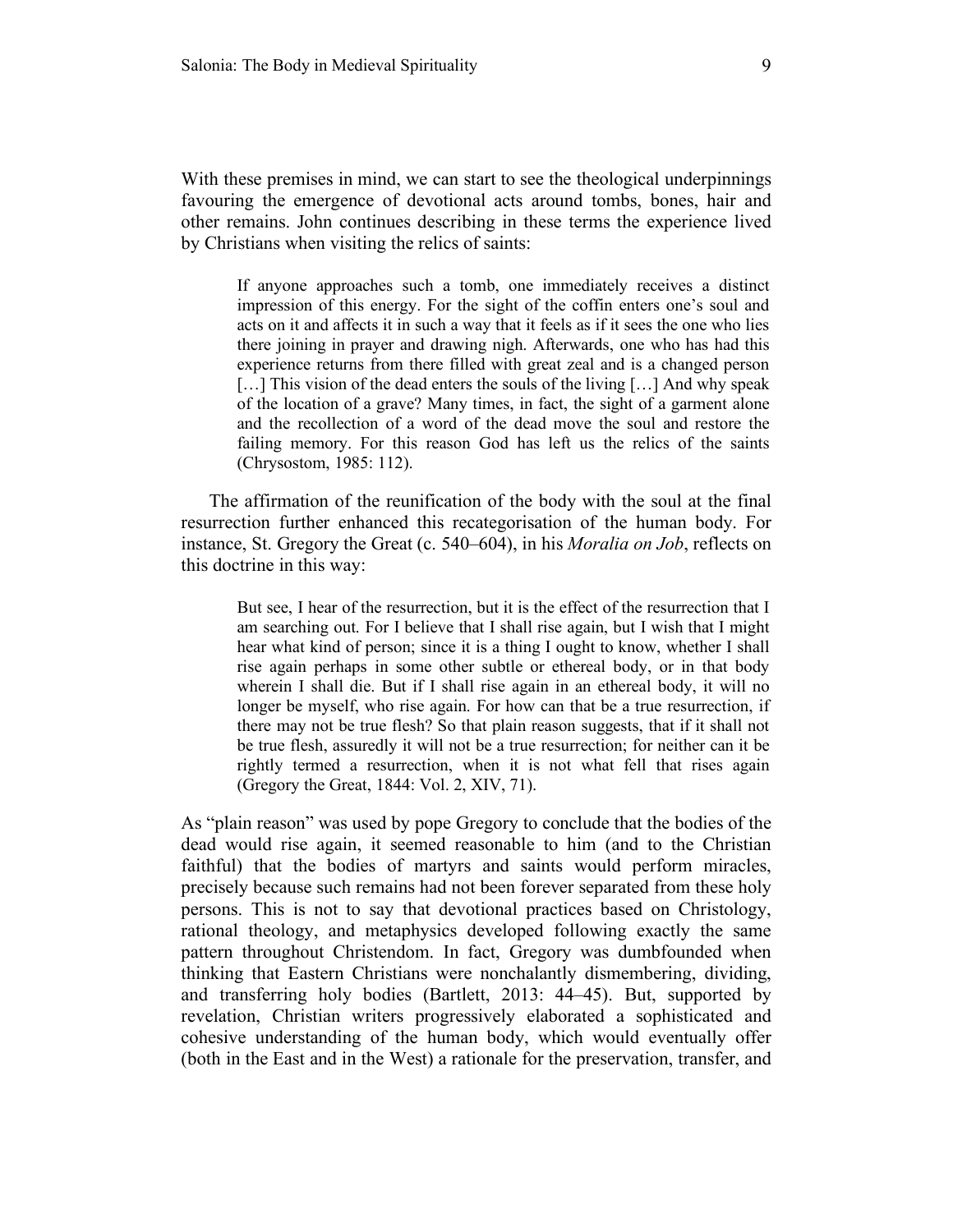veneration of relics, and the whereabouts and shrines of these relics soon became centres of pilgrimage.<sup>13</sup>

#### *FROM SACREDNESS TO POWER: THE HUMAN BODY*

These Christological and philosophical discussions matter because the dignity and the spiritual role of the human body within Christian cosmology, coupled with the difficult historical conditions in which many of the first Christian communities lived, offered a system of beliefs that supported "behaviours"—such as the veneration of local martyrs and ultimately the exposition of their relics—which would lead to the practice of pilgrimage without necessarily recurring to what Webb labels "mythic events" or "ritual." This statement is not to deny that many centres of pilgrimage during the Middle Ages owed their fame to the stories that had supposedly taken place there (Haren and Camm 1988), and to be sure, Jerusalem maintained an enormous spiritual significance for Christian pilgrims due to the events narrated in both the Old Testament and the Gospels.<sup>14</sup> Yet Georgia Frank has underlined the early and consistent link within Christian spirituality between sensory experiences, the human body, and the divine. In particular, Frank has shown that, from the fourth century to the Islamic conquests, pilgrims travelling to Jerusalem were attracted by the holy people (monastics, hermits, and living saints) whom they encountered along the way at least as much as by holy places (Frank, 2000: 6-16; see also Hunt 1982; Ousterhout 1990). Similarly, many (or even most) medieval pilgrimages centred on physical objects (the body of a saint or his/her relics), not sites or places, so much so that, if the sacred object was removed (e.g., through a *furtum sacrum*) and transferred to a new locality, the old centre of pilgrimage often lost any spiritual significance (Geary 1990; Webb, 2002: 14–15). I would thus suggest that the Christian conception of the body is a key component of the philosophical and theological rationale behind, for instance, the exposition and veneration of the remains of St. Gervasius and St. Protasius in St. Ambrose's basilica in Milan, or of St. Catherine's head in Siena. The significance given to the body as an instrument of sanctifying suffering by both God's Incarnation and so many early Christians' martyrdom; the idea that holy men (like the Desert Fathers) can accumulate spiritual power and contribute to (as well as take advantage of) the saints' treasury of merits (Burton-Christie 1992); and the doctrine of the resurrection of the body, justified the conviction that lifeless bodies and relics still retained an enormous power, as through them their deceased "owners" could continue to perform miracles.

<sup>&</sup>lt;sup>13</sup> The role played by revelation (and, as we have seen, in particular by the Incarnation) in the definition and recategorisation of the body could be likened to its role in the definition of God's philosophical characteristics. Etienne Gilson famously described this latter role (1936:  $42 - 52$ ).

<sup>&</sup>lt;sup>14</sup> On medieval pilgrimages to Jerusalem, see Chareyron 2005.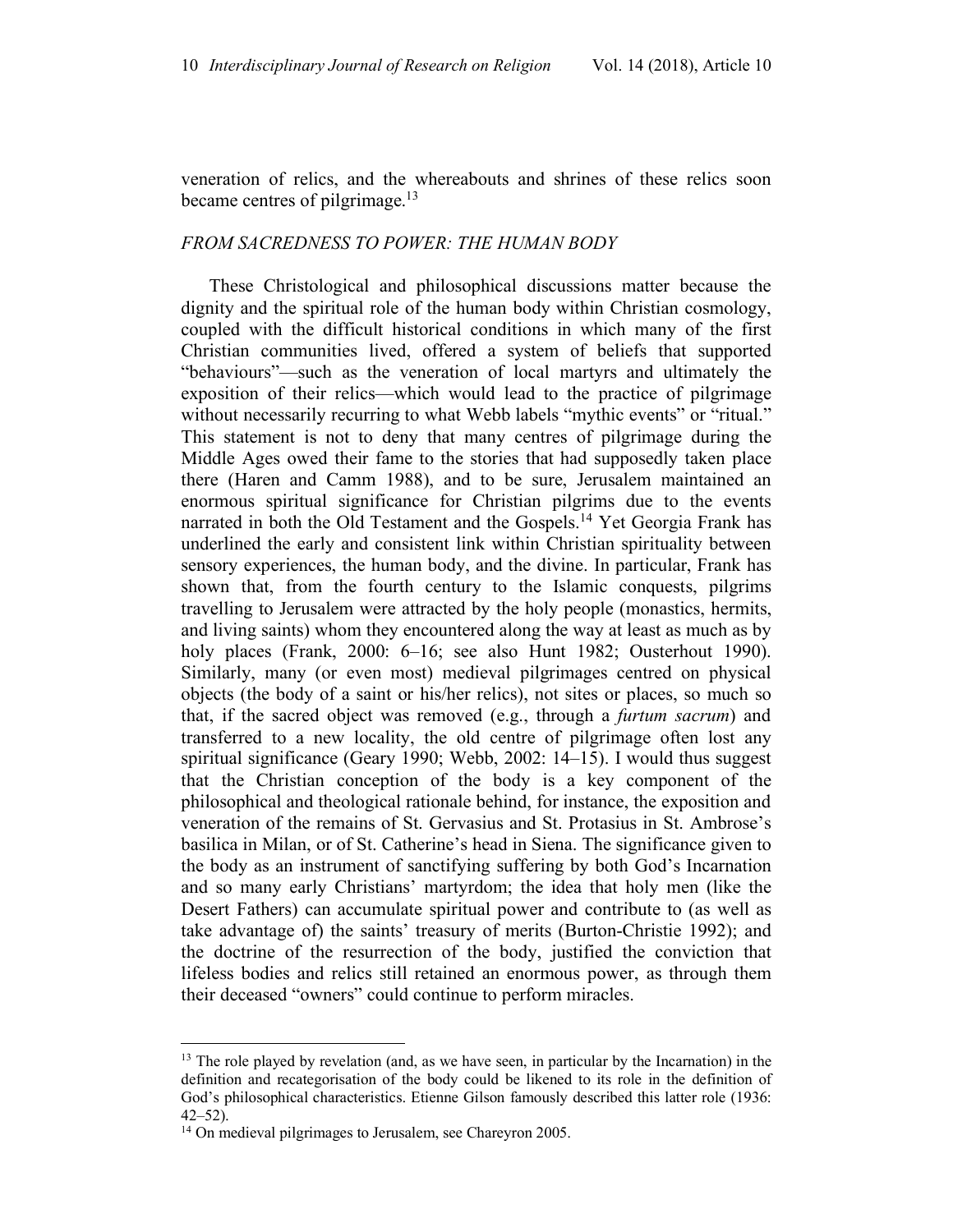This conception of the martyred body and its spiritual power fit in particularly well with the Christocentric reflections on time elaborated by St. Augustine (354–430), one of the most influential non-canonical writers in the history of Christianity. To be sure, among early Christian authors, Augustine is one of the most cautious towards physical cults and sensory experiences of the divine.15 While a "deliberate freedom from geographical connotations" (Bitton-Ashkelony, 2005: 117) characterise his writings that appears to suggest a negative attitude towards pilgrimage to holy places, Augustine encouraged the veneration of martyrs and relics. More significantly, according to Augustine's understanding of time, the Incarnation (and the passion) of Christ was the central, *kairic* event in the history of the world.16 As explained by Andrew Redden (2013: 136) (in a study that, not surprisingly, deals with a  $16<sup>th</sup>$  century martyrdom), because Augustine considers the Incarnation as "[...] the 'moment' in history in which the eternal and the immutable became a part of *chronos* or teleological time, all other events whether preceding or following will be directly related to it." This temporal landscape, proposed especially in Book XI of the *Confessions* as a response to the Manicheans on the problem of evil, would have an enormous influence in the development of medieval philosophy. In relation to pilgrimage, we could say that the suffering of a Christian martyr can be intended within Augustinian philosophy as a *kairic* moment, which repeats *the kairic* moment par excellence: Christ's suffering on the cross. Hence, since time is intrinsically linked to space and physicality, a journey towards the mortal remains of a saint should be truly (not just symbolically) understood as a journey towards Mount Calvary. Augustine himself, in one of his discourses, seems to draw this conclusion as he explains to the faithful what the martyrs did with their bodies using a metaphor that stresses contemporaneity with Christ's lifetime: "And like the One gave his life for us so the martyrs have followed his example […] They laid their bodies down on the ground, almost as mantles, while the colt that carried the Lord was led to Jerusalem" (Augustine 1863 [author's translation from the original Latin]).

As for the possibility that the body—which is in a sense the physical root of concupiscence—could be used as a sacred means to obtain salvation, this idea was not a difficulty once the body itself had been identified as an essential component of any person. In the context of a diatribe with those Gentile "philosophers" who were using Plato's dualism to discredit Christianity, Augustine claims in *The City of God* that such Platonic dualism did not exist at all and that Plato himself had celebrated the immortality of the body in the *Timaeus*:

<sup>&</sup>lt;sup>15</sup> On Augustine's attitude towards pilgrimage, the best account is Bitton-Ashkelony, 2005: 106–39.

<sup>&</sup>lt;sup>16</sup> The Greek word *kairos* indicates an understanding of history that revolves around a central, pivotal event (or a series of events). It is, in a sense, a radical alternative to *chronos*, which is a linear and sequential description of time.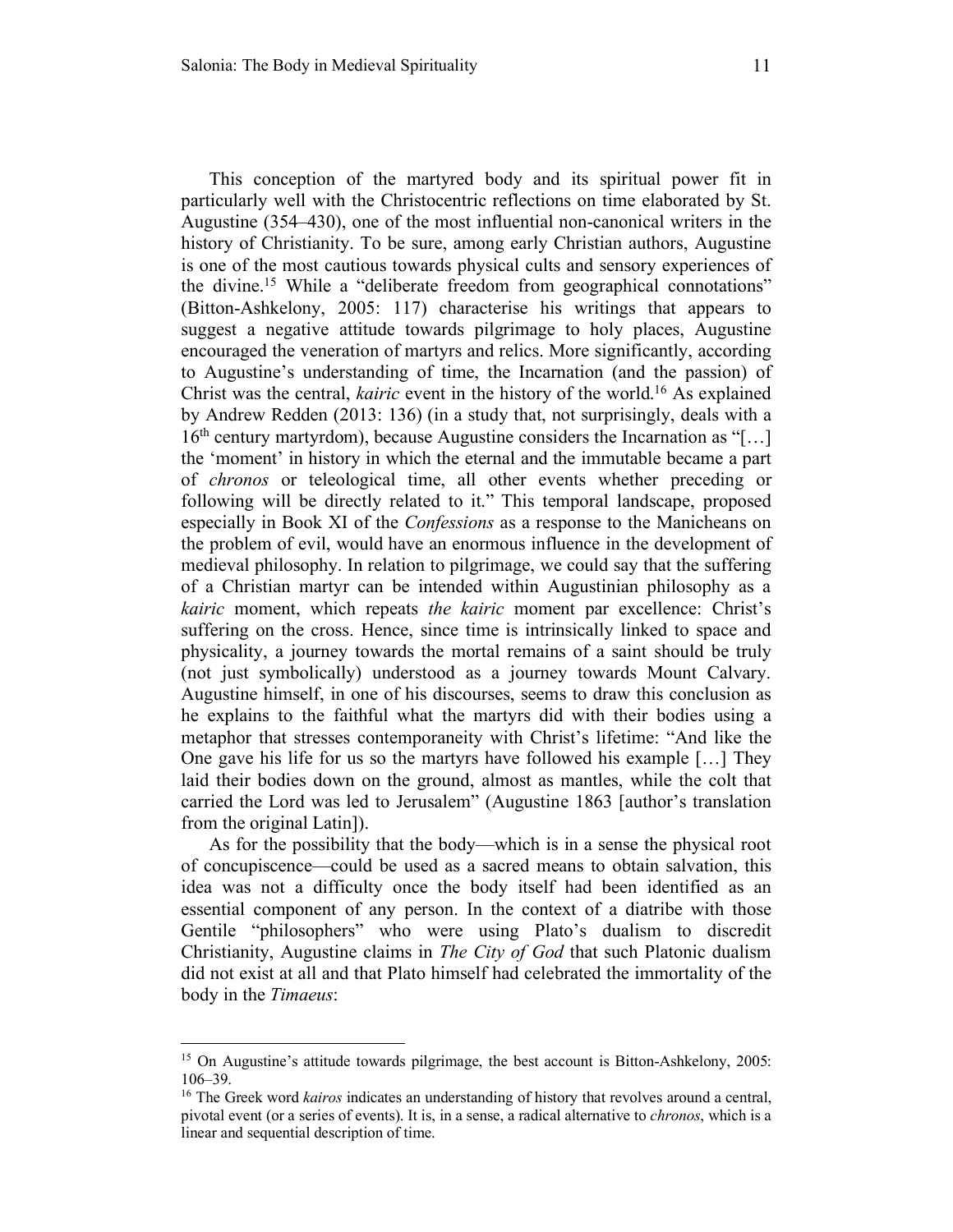[...] it is not the body as such, but the corruptible body, that is a burden to the soul […] Plato teaches quite plainly that the gods who were made by the supreme God have immortal bodies; and he represents God himself, their creator, as promising them, as a great boon, that they will remain forever with their bodies and will never be parted from them by any death (Augustine, 2003: XIII, 16).

While it is beyond the objectives of this article to investigate the accuracy of Augustine's reconstruction of Plato's opinion on the body, this passage (and actually chapters 16 and 17 of Book XIII in their entirety) illuminates how important it was for the bishop of Hippo to defend the dignity of the body and to provide a philosophical account of the person in its completeness. This metaphysical position, together with the cosmological conceptualisation of *kairos*/time, has to be considered to understand how Augustinian thought accommodated cults of saints and the veneration of their mortal remains. Revelation played a part not only in the development of a Christocentric/*kairic* description of time but also in strengthening reason with hope, which as a category contemporary historians rarely touch but as a key component of the Christian faith certainly concurs to explain human action in a Christian society. Augustine (2003: I, 12) boldly announced this hope when he wrote, "Christians have the promise that their bodies and all their limbs will be restored and renewed, in an instant, not only from the earth, but also from the remotest hiding-places in the other elements into which their dead bodies passed in disintegration."

In his *Historia Regnum Francorum*, Gregory of Tours (539–594) recounts an episode that perfectly illustrates the popular reception of these cosmological and theological views. When St. Martin of Tours died, "a great dispute arose" between the people of Poitiers and the people of Tours:

For the people of Poitiers said: "As a monk, he is ours; as an abbot, he belonged to us; we demand that he be given to us. Let it be enough for you that when he was a bishop on earth you enjoyed his conversation, ate with him, were strengthened by his blessings and cheered by his miracles. Let all that be enough for you. Let us be permitted to carry away his dead body." To this the people of Tours replied: "If you say that the working of his miracles is enough for us, let us tell you that while he was placed among you he worked more miracles than he did here. For, to pass over most of them, he raised two dead men for you, and one for us; and as he used often to say himself, there was more virtue in him before he was bishop than after. And so it is necessary that he complete for us *after death* what he did not finish in his lifetime" (Gregory of Tours, 1916: I, 48, emphasis added).

This passage opens a window on the medieval mindset and on the way in which popular culture assimilated and expressed a sophisticated theological discourse about the body, for while it is true that Gregory is not always a reliable source, it is also certain that a cult of St. Martin did emerge immediately after his death and soon became one of the most popular in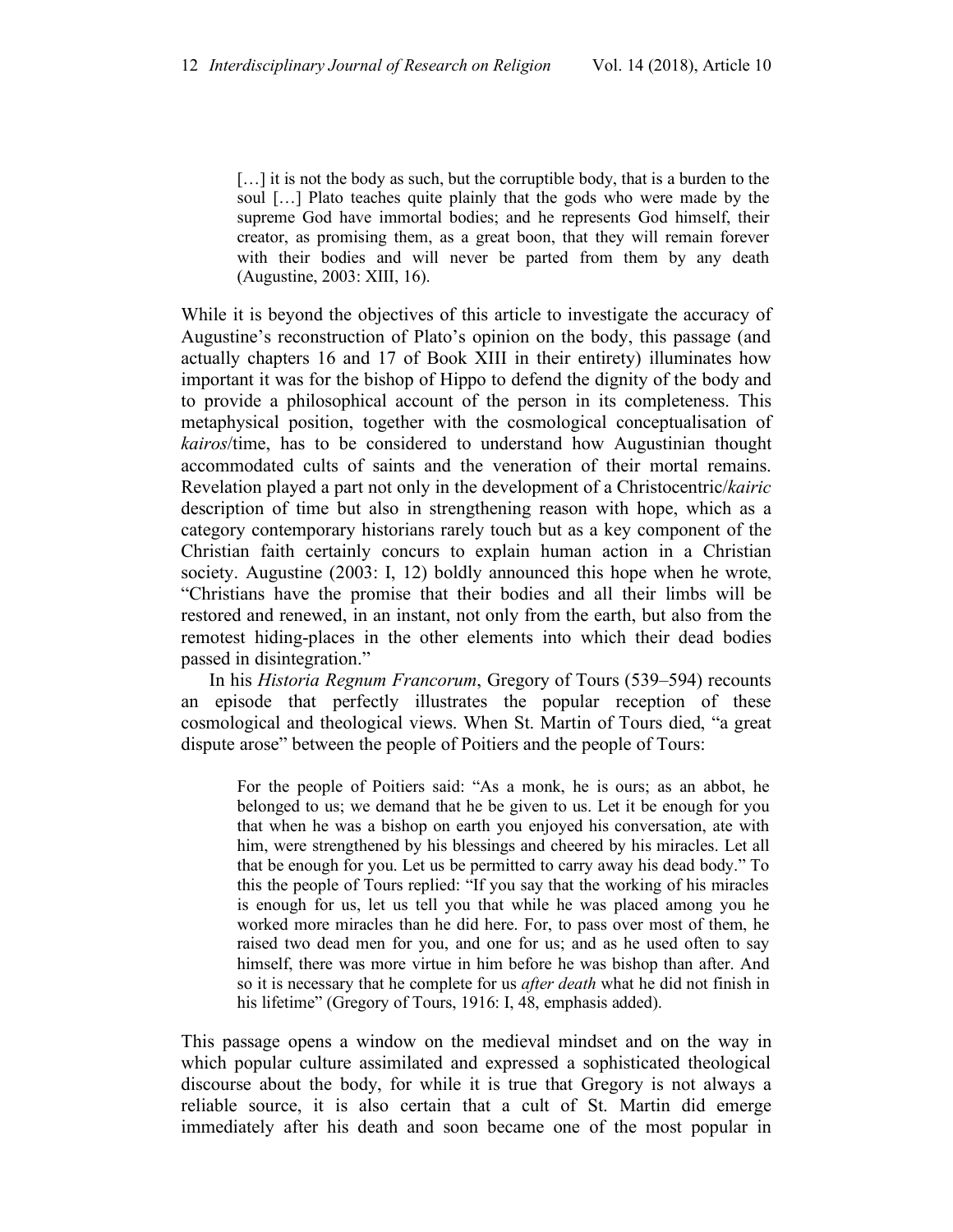medieval Europe, bringing a great number of pilgrims to Tours every year (Maurey 2014). The Christian conceptualisation of the human body supported the conviction that St. Martin could continue to use his mortal remains even "after death" in order to perform miracles, channelling the enormous spiritual power accumulated during his holy life, but also taking advantage of his newly acquired closeness—or better, immediateness—to God.17 Writing about two centuries after Gregory of Tours, Einhard (c. 775–840) further developed the idea that the relics of saints were still powerful, arguing that they could even express their will (Einhard, 1998: 90–91).

Documents produced during the Middle Ages to describe the spiritual map of Christendom seem to confirm that the cosmological importance of the human body for Christians has to be considered in order to nuance explanations of medieval pilgrimage which tend to overemphasise nonreligious (e.g. socioeconomic, political) and non-Christians factors. One such document is the *Pilgrim's Guide to Santiago de Compostela*, written in the 12th century and detailing the routes going from France to the shrine of St. James (Davies and Davies, 1982: 84–87). Pilgrims travelling across long distances would almost never follow the shortest available route to Santiago, choosing instead to stop by many less famous sanctuaries and churches that preserved relics of local martyrs and saints. In the following paragraph recommending to the pilgrim several of these spiritually significant landmarks, there is one term, "body," that recurs quite evidently:

Then, on the same route, one should visit the bodies of the blessed martyrs Tiberius, Modestus and Florentius who, in the time of Diocletian, racked with various tortures for the faith of Christ, suffered martyrdom. […] Then, the Burgundians and Teutons who go to Santiago by the route of Le Puy should visit the most holy body of Saint Faith, virgin and martyr, whose most holy soul, after her body was decapitated by the executioner on the mountain at the city of Agen, choirs of angels bore off to heaven in the likeness of a dove, and they adorned her with the laurel of immortality […] Then one should visit the venerable head of the blessed John the Baptist which was brought by the hands of some religious men from the region of Jerusalem to a place called Angély in the land of Poitou, where an immense basilica of admirable workmanship was constructed under his patronage, in which the same most sacred head is venerated by a choir of a hundred monks day and night and is distinguished by innumerable miracles (Shaver-Crandell, Gerson, and Stones, 1995: 78, 81).

Here we find clearly expressed an interest in physical (not mythological or merely spatial) realities. This passage does not impart to the pilgrim the

<sup>&</sup>lt;sup>17</sup> Webb (2002: 64) has brilliantly summarised this close relationship between Church militant (the faithful on Earth) and Church triumphant (the saints in Heaven): "The saints belonged to the Christian community, which embraced the living and the dead, and they operated within it as channels of God's ever-present power."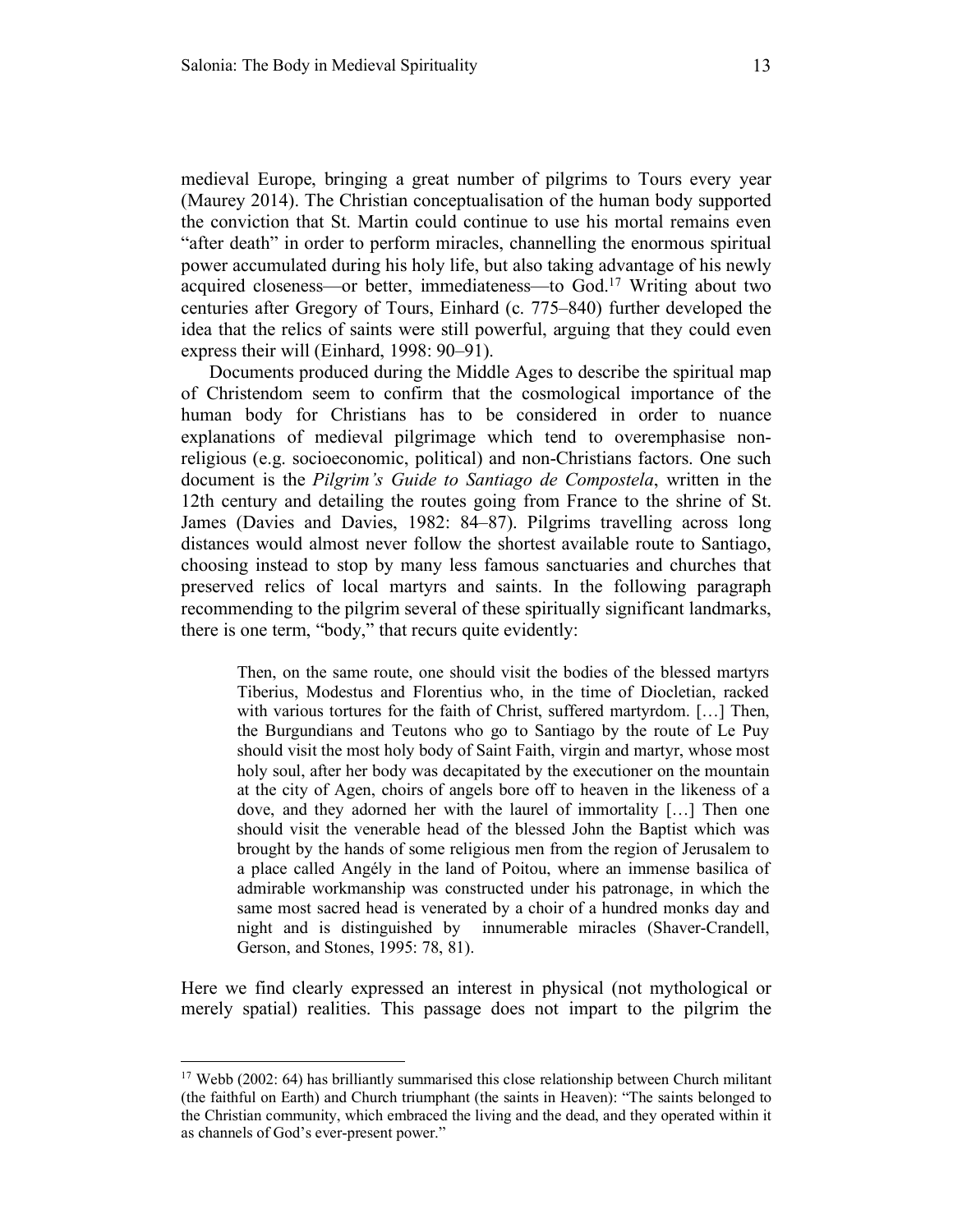cosmological notions supporting such interest; rather, revealingly, it takes them for granted.

The faithful reaching a shrine could see bones, touch tombstones, and in some cases even take the dust surrounding relics. The apogee of most pilgrimages was in sum a sort of celebration of the body. Writing about medieval Italy, Ida Magli (1967: 126) claims:

The saints are first of all something sacred, that is to say "powerful"; what is important is the power that is revealed to them and in them, transforming them into carriers of power. The empiric character of the power dominates the cult of the saints; whoever is powerful is saint […] But the saint is also a corpse; so both the dead and their potency are holy.18

Hence, we could say that the physical world, which during the Middle Ages became progressively de-animated (Dales 1980), found a harmonious counterpoint in the sacredness of the human body, created in the image of God, sanctified by Incarnation, and finally, at times, transformed by the life of a holy man or woman into an instrument through which a transcendent power reveals itself. The ultimate (only apparently paradoxical) consequence was the celebration and display of physicality for the sake of transcendence. Medieval pilgrims to some extent were not exorcising death because of a terrifying and mysterious world but rather staring, unafraid, at the weakness and humiliation of the human body, powerful even while lifeless, severed, repulsive (Bynum 1995). <sup>19</sup> Medieval pilgrimage is first and foremost a religious phenomenon, underpinned by a theological centrepiece of early Christian thought: the sacredness of the body. For a medieval peasant, Athanasius and John Chrysostom may have been unknown and strange names, and yet the parading of relics across the town to end plagues, stop riots, or simply celebrate a saint's day was an at least intelligible event, because the remains of martyrs and confessors were understood to have a peculiar place in a shared Christian cosmovision. Within this cosmology, the preservation, transfer, fractioning, and veneration of the saints' bodies was due also to their partly innate and partly acquired (through martyrdom or a holy life) place in the spiritual and metaphysical landscape. The ability to perform miracles was not interrupted but rather increased by death.

Another fact suggesting that the Christian understanding of the human body and the consequent celebration of physicality were the philosophical substrata of so many cults and pilgrimages is the fact that the arrival of the

<sup>&</sup>lt;sup>18</sup> My translation from the original Italian text: "I santi sono anzitutto qualcosa di sacro, cioè di 'potente'; l'importante è la potenza che si rivela loro e in loro, e li fa diventare quindi portatori di potenza. Il carattere empirico della potenza predomina nel culto dei santi: è santo chiunque possiede potenza [...] Ma il santo è anche un cadavere; sono santi i morti ed è santa la potenzialità dei morti."

<sup>&</sup>lt;sup>19</sup> Bynum shows how the Christian understanding of death stressed continuity, assigning a pivotal, positive role to the human body, which would partake of the resurrection and therefore could not be likened to a prison.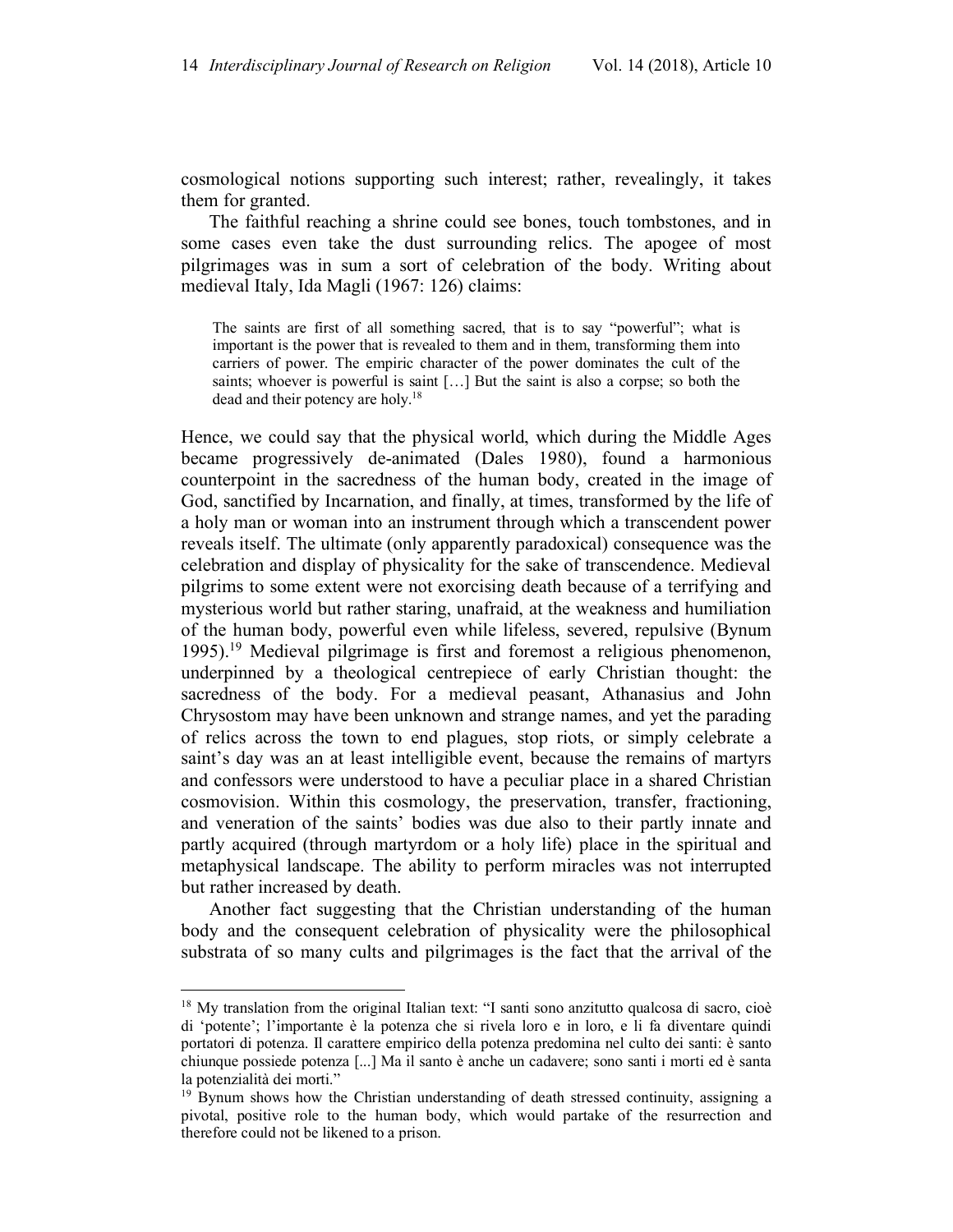fragment of a relic was enough immediately to spark a new veneration and transform a town into an international centre of pilgrimage. This transformation is precisely what happened in the Tuscan city of Pistoia in 1144, when the local bishop was able to obtain a piece of St. James's skull from the sanctuary in Compostela (Boccardi, 2008: 53–55; see also Dolcini and Sisi 1994; Ferrali 1979. Once again, the intrinsic dignity of the human body had been heightened by St. James's martyrdom, which now enabled him to perform miracles even through a small fragment of his mortal remains.20 It was this specifically Christian cosmological and theological system of beliefs that motivated people of different countries and social groups to start suddenly to visit places like Pistoia. But the theme of movement and voyage itself has deep biblical roots and is connected to medieval pilgrimage through an intermediate, logical step: the visit to living holy men. This specific form of pilgrimage had arguably started with the Desert Fathers, but its true models were the scriptural episodes of crippled and sick people approaching Christ. In his *Dialogues* (1911), the aforementioned Gregory the Great condensed in just one page many of the cosmological and theological themes discussed so far: Incarnation, physicality, transcendent power, and intercession through saints. In Book III, chapter 3, Gregory tells the story of pope Agapitus and of what happened when "a dumb and lame man was brought unto him for help." The movement here is not autonomous, as the faithful approaches the holy man in the same way in which the crippled man approaches Jesus in the Gospel, carried by his friends. Yet both the journey towards the Lord and the journey towards the living holy man mirror the act of pilgrimage towards physical realities that can channel spiritual energies, or more precisely transcendent power. Gregory (1911: III, 3) continues the story by writing a passage that is worth quoting at length:

The holy man carefully demanded of his kinsfolk, that brought him thither and stood there weeping, whether they did believe that it was in his *power* to cure him: who answered, that they did firmly hope that he might help him in the virtue of God by the authority of St. Peter: upon which words forthwith the venerable man fell to his prayers, and beginning solemn mass, he offered sacrifice in the sight of almighty God: which being ended, he came from the altar, took the lame man by the hand, and straightways, in the presence and sight of all the people, he restored him to the use of his legs: and after he had put our Lord's *body* into his mouth, that tongue, which long time before had not spoken, was loosed. At which miracle all began to wonder and to weep for joy: and forthwith both fear and reverence possessed their minds, beholding what Agapitus could do in the *power* of our Lord, by the help of St. Peter (emphasis added).

 $20$  This kind of episode can be found in many medieval accounts. In the ninth century, Einhard witnessed a similar enthusiasm for the arrival of the relics of St. Marcellinus in Aachen (Einhard, 1998: 87).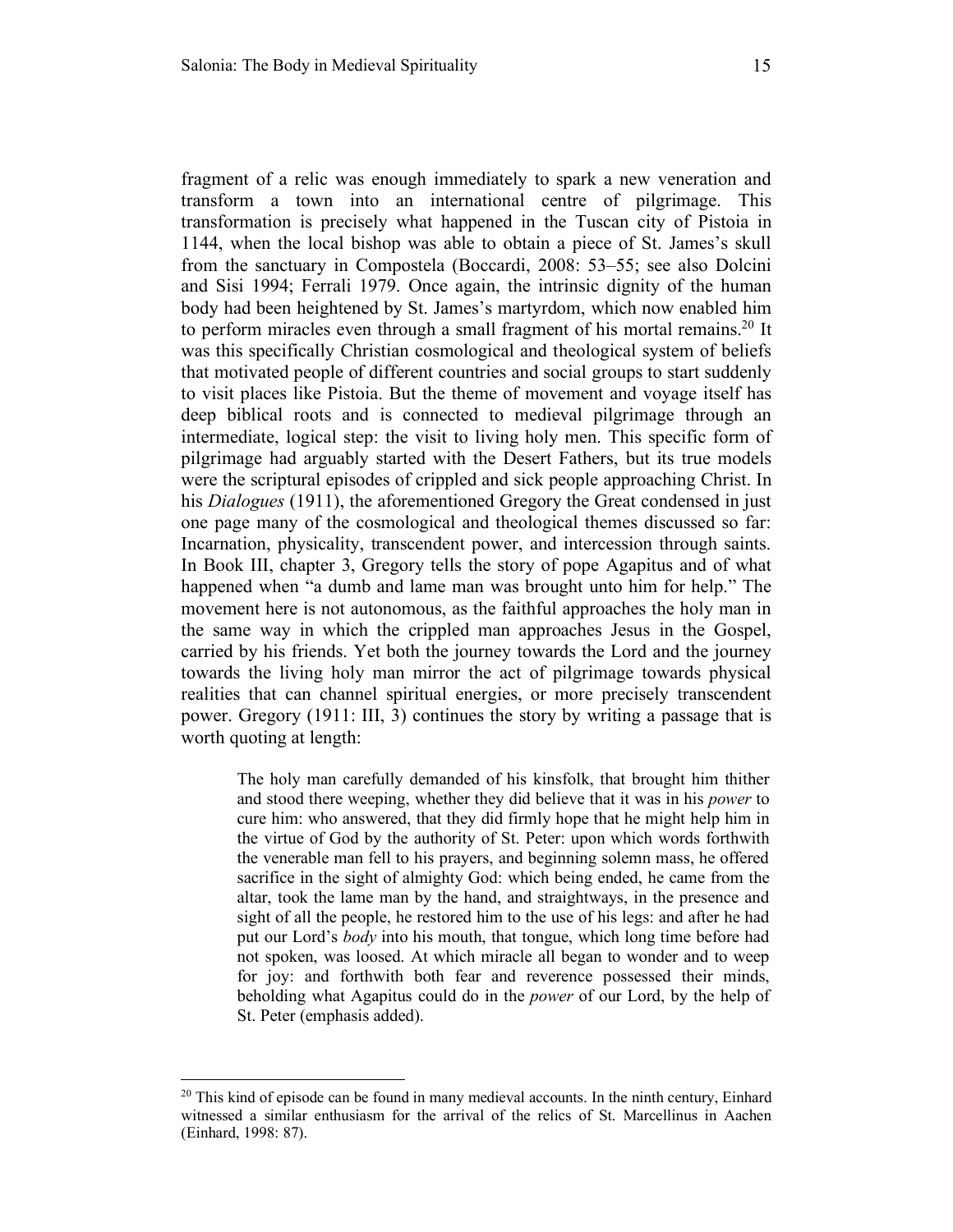The question posed by Agapitus about the faith of his interlocutors is probably a rhetorical device used by Gregory to stress the scriptural analogy. More importantly, the theme of power appears inextricably linked to materiality and space, not only because the sick man "was brought" to the holy man but also because two physical contacts cure him: first, the pope's touch that heals the legs and then the touch of the Word, Christ himself, through the Eucharist that heals the tongue. This episode clearly spells out two typically Christian and medieval messages: that there cannot be salvation without a movement that is as much physical as spiritual, and that holy men are powerful—or, as Magli put it, "carriers of power." These beliefs, which had reached philosophical maturity by the time of Gregory the Great, were and remain fully intelligible and philosophically coherent.

#### *CONCLUSION*

A complete and nuanced picture of Christian spiritual traditions surrounding the dead bodies of holy men and women can only emerge from the integration of historical descriptions with theological, philosophical, and literary sources. The beliefs and actions described above are neither fideistic nor unexplainable but rather based on an intelligible and eminently Christian metaphysical account of the human body. Inspired by revelation, this account sparked Christological discussions, guided the Desert Fathers' attempt "to integrate the materiality of the human body within the totality of Christian experience" (Hunt, 2012: 11; see also Miller 1994), and was progressively developed into a consistent stream of philosophical thought and theological doctrine connecting early Christians, medieval pilgrims, and many modern Christians.21 The difficulty in acknowledging the historical importance of this stream's metaphysical and cosmological tenets is not just the result of a cultural abyss separating late ancient and medieval Christendom from modern, secular terminologies and academic categories. The 16<sup>th</sup> century reformers who broke away from Rome sparked a philosophical and theological fragmentation that created a fracture within Christianity itself:

To a degree these sensory definitions of the sacred were rejected during the Reformation as part of a reaction against the material culture of holiness with which late medieval Catholicism and its rituals were embued. The priest no longer made Christ metaphysically present through transubstantiation, and the cult of saints was rejected by the Reformers (Hamilton and Spicer, 2005: 8).

 $2<sup>1</sup>$  One only needs to read the beginning of pope John XXIII's opening statement at the last ecumenical council of the Catholic Church to see how the bodies of saints still hold a unique place in the spiritual landscape of the Catholic faith: "Mother Church rejoices that, by the singular gift of Divine Providence, the longed-for day has finally dawned when—under the auspices of the virgin Mother of God, whose maternal dignity is commemorated on this feast—the Second Vatican Ecumenical Council is being solemnly opened here beside St. Peter's tomb" (John XIII, 1962: 786–96).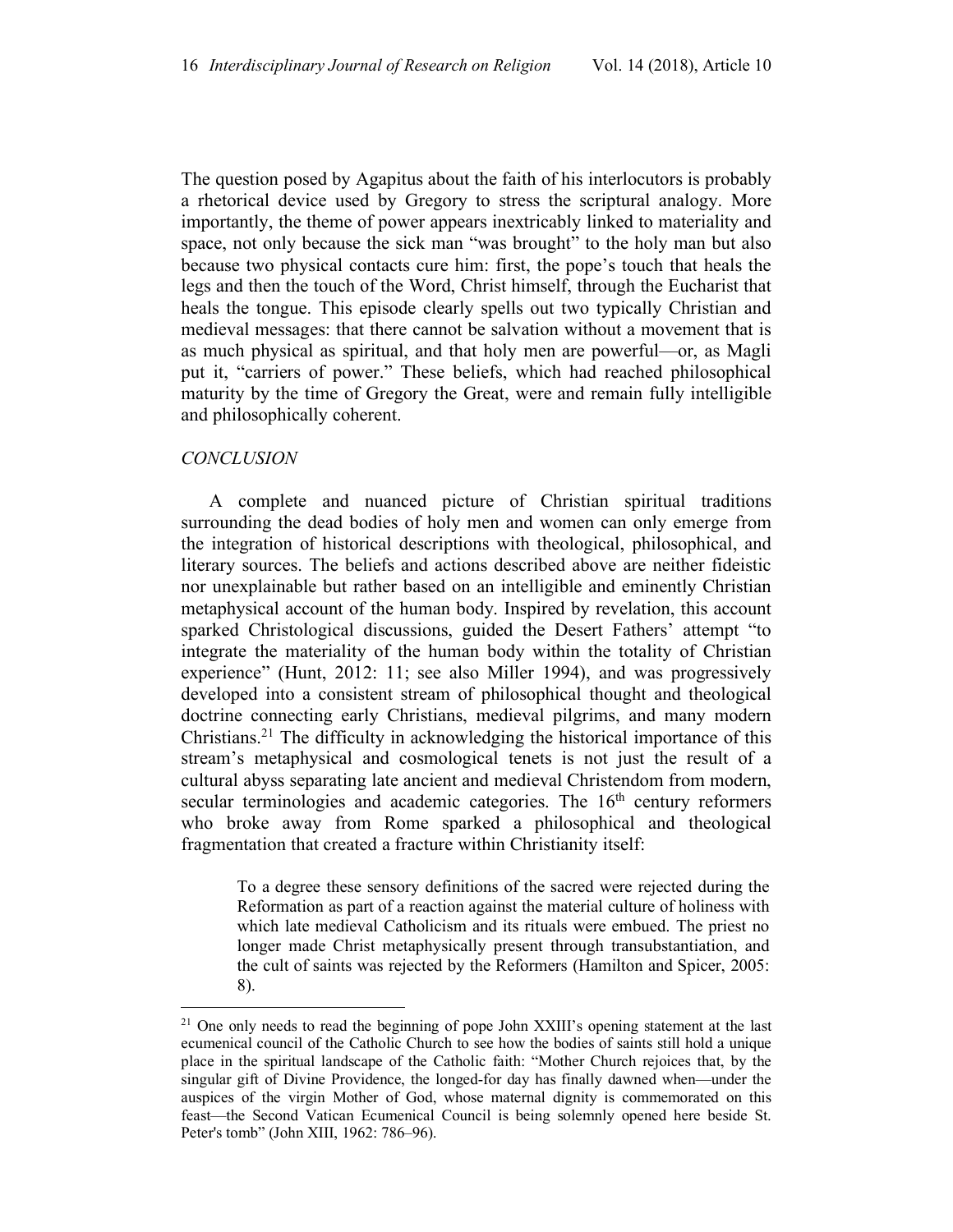This endogenous fracture deepened temporal distance and amplified the effects of secularism.<sup>22</sup> As a consequence, the traditional understanding of human physicality and of its spiritual power has become, if not increasingly opaque and mysterious, surely more challenging to consider when historians try to read the motives of apparently bizarre and irrational acts of people living in medieval Europe. The temptation to reduce early and medieval Christian expressions of spirituality to social phenomena resulting from a mix of propaganda, local politics, and fear is in sum part of a broader problem.23 This article's objective has been to propose some interdisciplinary reflections, in the hope that scholars may more exhaustively enlighten in the future how Christian theology and the place assumed by the human body in Christian spirituality justified visits to living saints, tombs, and relics.

#### REFERENCES

- Al-Houdalieh, Salah Hussein. 2010. "The Sacred Place of Sheikh Shihab Ed-Din." *Palestine Exploration Quarterly* 142: 127–41.
- Aquinas, Thomas. *Summa Theologiae*.
- Athanasius. 2003. *Life of Antony*, translated by Tim Vivian and Apostolos N. Athanassakis. Kalamazoo, MI: Cistercian Publications.
- Athanasius. [n.d.] *On the Incarnation of the Word*. Grand Rapids, MI: Christian Classics Ethereal Library. Available online at https://www.ccel.org/ccel/athanasius/incarnation.
- Augustine. 2003. *The City of God*, translated by Henry Bettenson. London: Penguin.
- Augustine. 1863. "Sermon 280." In *Patrologiae cursus completes*, Vol. 38. Paris: Garnier Fratres.
- Bartlett, Robert. 2013. *Why Can the Dead Do Such Great Things? Saints and Worshippers from the Martyrs to the Reformation*. Princeton, NJ: Princeton University Press.
- Becker, Jürgen. 1993. *Paul: Apostle to the Gentiles*. Louisville, KY: Westminster John Knox.
- Bianchi, Robert. 2004. *Guests of God: Pilgrimage and Politics in the Islamic World*. Oxford: Oxford University Press.
- Bitton-Ashkelony, Brouria. 2005. *Encountering the Sacred: The Debate on Christian Pilgrimage in Late Antiquity*. Berkeley, CA: University of California Press.
- Boccardi, Gianni. 2008. *Pistoia nel medioevo: storia minima di quando fummo un po' important*. Nuove Esperienze.

 $22$  One of these effects, which is surely linked to the difficulties encountered by secular writers when dealing with devotional acts, has been well summarized by Feser (2007: 78–79): "As with the modern approach toward personal identity, the modern view of human action is part of a general trend in modern thought toward a 'disenchantment' of the human world, a progressive abandonment of the notion that human beings have by their very nature a dignity that raises them above the rest of the material and animal realms."

 $2<sup>23</sup>$  For a serious discussion of this problem in the social sciences, see Stark and Finke, 2000: esp. 1–21, 42–56.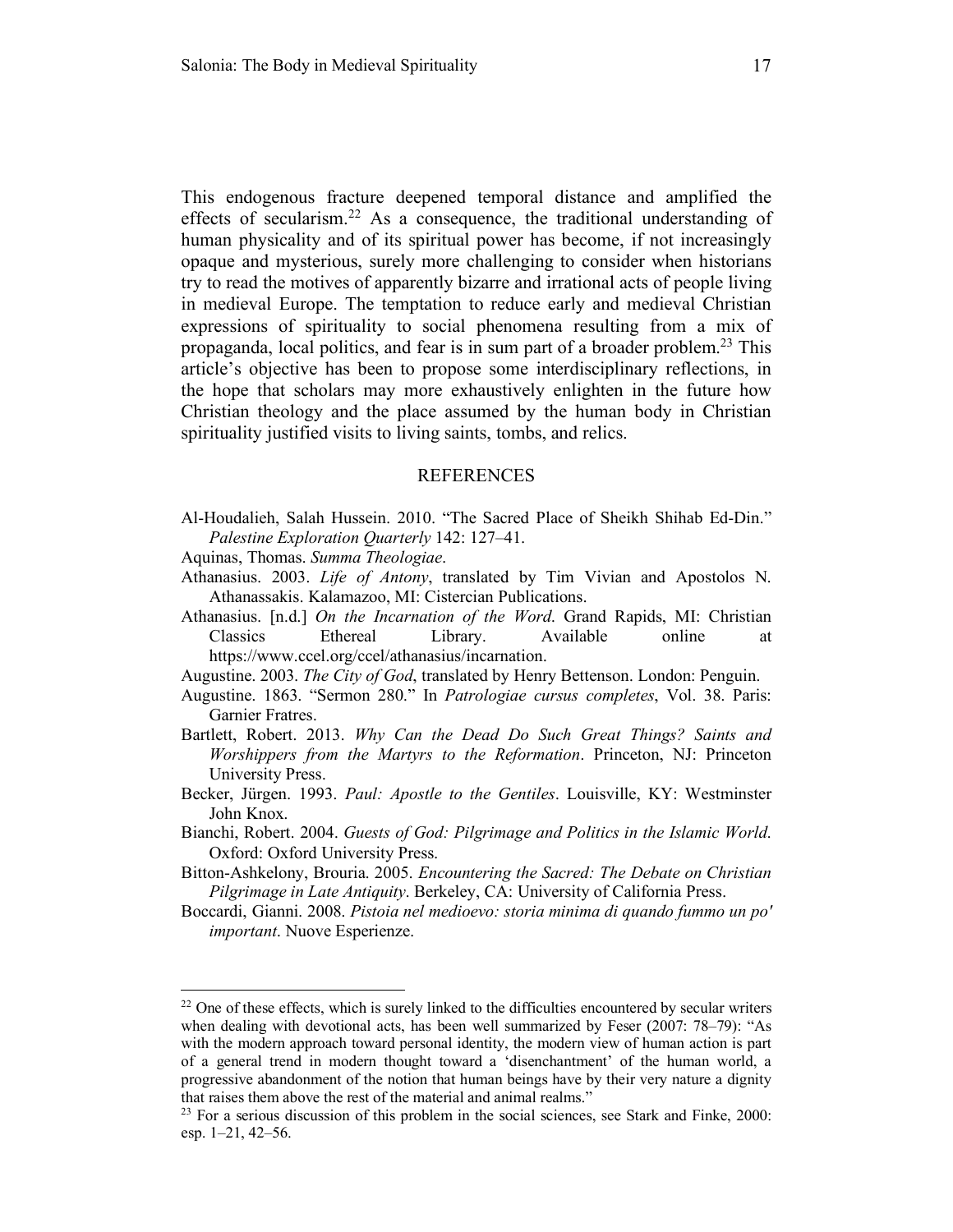- Bowring, Richard. 2016. *In Search of the Way: Thought and Religion in Early-Modern Japan, 1582–1860*. Oxford: Oxford University Press.
- Brown, Peter. 1981. *The Cult of the Saints: Its Rise and Function in Latin Christianity*. Chicago: University of Chicago Press.
- Burton-Christie, Douglas. 1992. *The Word in the Desert: Scripture and the Quest for Holiness in Early Christian Monasticism*. Oxford: Oxford University Press.
- Bynum, Caroline. 1995. *The Resurrection of the Body in Western Christianity, 200– 1336*. New York: Columbia University Press.
- Carmichael, David L., Jane Hubert, Brian Reeves, and Audhild Schanche, eds. 1994. *Sacred Sites, Sacred Places*. London: Routledge.
- Ceruti, María Constanza. 2007. "*Qoyllur Riti*: etnografia de un peregrinaje ritual de raiz incaica por las altas montañas del sur de Peru." *Scripta Ethnologica* 29: 9– 35.
- Chareyron, Nicole. 2005. *Pilgrims to Jerusalem in the Middle Ages*, translated by W. D. Wilson. New York: Columbia University Press.
- Chrysostom, John. 1985. "Dyscourse on the Blessed Babylas and Against the Greeks." In *St. John Chrysostom, Apologist*, translated by M. A. Schatkin and P. W. Harkins, 112. Washington: Catholic University of America Press.
- Coleman, Simon, and John Elsner. 1995. *Pilgrimage: Past and Present in the World Religions*. Cambridge, MA: Harvard University Press.
- Dal Santo, Matthew. 2012. *Debating the Saints' Cult in the Age of Gregory the Great*. Oxford: Oxford University Press.
- Dales, Richard. 1980. "The De-Animation of the Heavens in the Middle Ages." *Journal of the History of Ideas* 41: 531–50.
- Davies, Marie-Hélène, and Horton Davies. 1982. *Holy Days and Holidays*. Lewisburg, PA: Bucknell University Press.
- Dehandschutter, Boudewijn. 2005. "The New Testament and the *Martyrdom of Polycarp*." In *Trajectories through the New Testament and the Apostolic Fathers*, edited by Andrew F. Gregory and Christopher M. Tuckett, 395–406. Oxford: Oxford University Press.
- Dillon, Matthew. 1997. *Pilgrims and Pilgrimage in Ancient Greece*. London: Routledge.
- Dolcini, Loretta, and Carlo Sisi, eds. 1994. *La cappella di San Jacopo nel duomo di Pistoia: luoghi e reliquie del pellegrinaggio medioevale*. Firenze: Coppini.
- Edwards, Owain. 2008. "Welsh Saints' Lives as Legendary Propaganda." *Oral Tradition* 1: 148–58.
- Eeckhout, Peter. 2013. "Change and Permanency on the Coast of Ancient Peru: The Religious Site of Pachacamac." *World Archaeology* 45: 137–60.
- Einhard. 1998. "The Translation and Miracles of the Blessed Martyrs, Marcellinus and Peter." In *Charlemagne's Courtier: The Complete Einhard*, edited and translated by Paul E. Dutton, 90–91. Peterborough, Ontario: Broadview Press.
- Elsner, Jaś, and Ian Rutherford. 2010. *Pilgrimage in Graeco-Roman & Early Christian Antiquity: Seeing the Gods*. Oxford: Oxford University Press.

Fedden, Robin. 1961. "The Saracens in the Alps." *History Today* 11: 405–8.

- Ferrali, Sabatino. 1979. *L'apostolo S. Giacopo il Maggiore e il suo culto a Pistoia*. Pistoria: Opera Dei Santi Giovanni e Zeno.
- Feser, Edward. 2007. *Locke*. Oxford: Oneworld.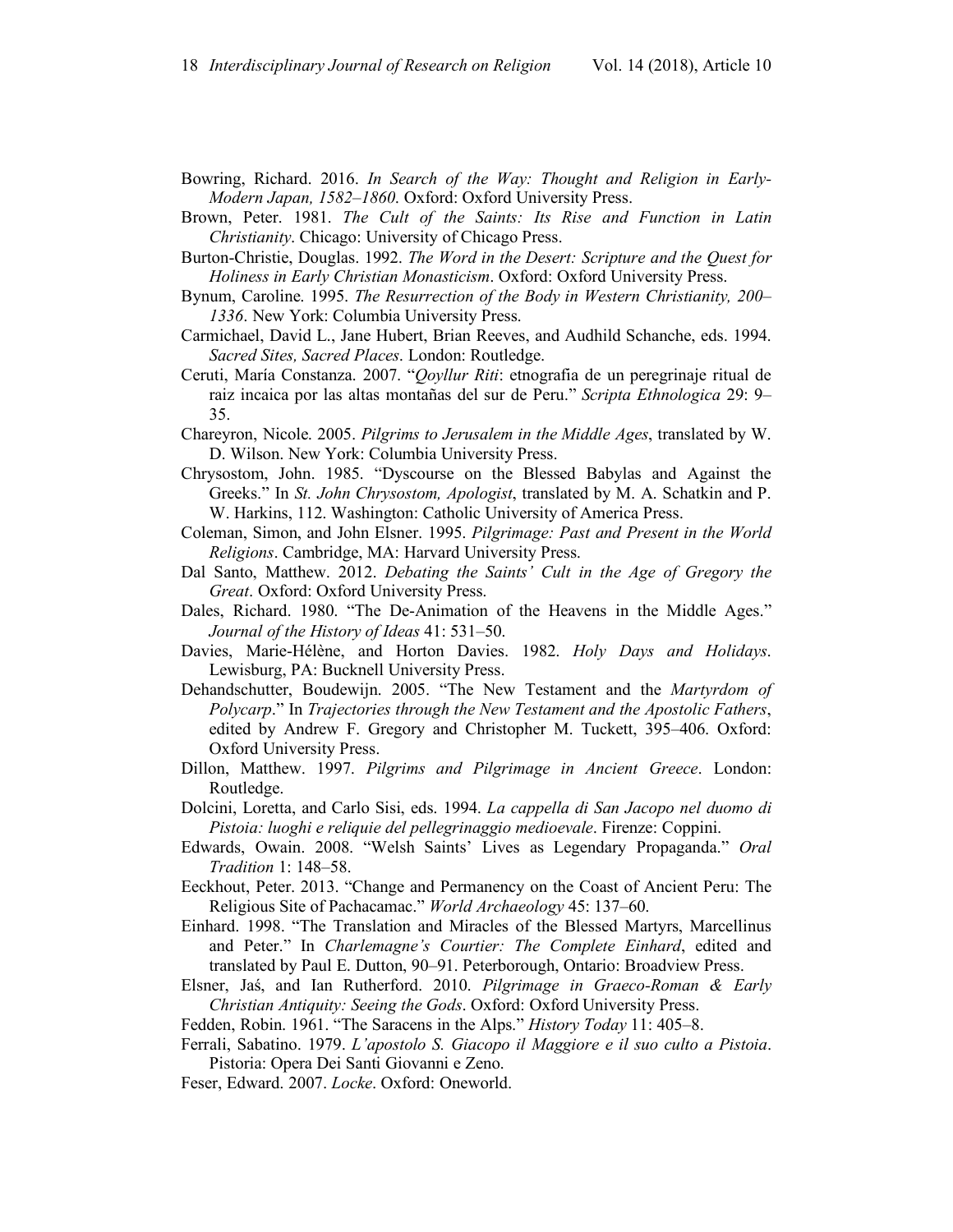- Feser, Edward. 2015. "Religion and Superstition." In *The Routledge Handbook of Contemporary Philosophy of Religion*, edited by Graham Oppy, 192–201. London: Routledge.
- Flodoard. 1905. *Les Annales de Flodoard*. Paris: A. Picard.
- Frank, Georgia. 2000. *The Memory of the Eyes: Pilgrims to Living Saints in Christian Late Antiquity*. Berkeley, CA: University of California Press.
- Geary, Patrick J. 1990. *Furta Sacra: Thefts of Relics in the Central Middle Ages*. Princeton, NJ: Princeton University Press.
- Gilson, Etienne. 1936. *The Spirit of Medieval Philosophy*. London: Sheed & Ward.
- Gregory of Tours. 1916. *History of the Franks*, translated by Ernest Brehaut. New York: Columbia University Press.
- Gregory the Great. 1911. *The Dialogues*. London: P. L. Warner.
- Gregory the Great. 1844. *Morals on the Book of Job*. Oxford: J.H. Parker.
- Hamilton, Sarah, and Andrew Spicer. 2005. "Defining the Holy: The Delineation of Sacred Space." In *Defining the Holy: Sacred Space in Medieval and Early Modern Europe*, edited by Sarah Hamilton and Andrew Spicer, 1–26. Farnham: Ashgate.
- Haren, Michael, and Yolande de Pontfarcy Cam. 1988. *The Medieval Pilgrimage to St. Patrick's Purgatory: Lough Derg and the European Tradition*. Enniskillen: Clogher Historical Society.
- Heckel, Theo K. 2000. "Body and Soul in Saint Paul." In *Psyche and Soma: Physicians and Metaphysicians on the Mind-Body Problem from Antiquity to the Enlightenment*, edited by John Wright and Paul Potter, 117–31. Oxford: Clarendon Press.
- Holmes, Michael W. 2005. "The Martyrdom of Polycarp and the New Testamlent Passion Narratives." In *Trajectories through the New Testament and the Apostolic Fathers*, edited by Andrew F. Gregory and Christopher M. Tuckett, 407–32. Oxford: Oxford University Press.
- Horden, Peregrine, and Nicholas Purcell. 2000. *The Corrupting Sea: A Study of Mediterranean History*. Oxford: Blackwell.
- Hubert, Jane. 1994. "Sacred Beliefs and Beliefs of Sacredness." In *Sacred Sites, Sacred Places*, edited by David L. Carmichael, Jane Hubert, Brian Reeves, and Audhild Scanche, 9–19. London: Routledge.
- Hunt, E. D. 1982. *Holy Land Pilgrimage in the Later Roman Empire, AD 312–460*. Oxford: Clarendon Press.
- Hunt, Hannah. 2012. *Clothed in the Body: Asceticism, the Body and the Spiritual in the Late Antique Era*. Burlington, VT: Ashgate.
- John XXIII. 1962. *Gaudet Mater Ecclesia*. In *Acta Apostolicae Sedis* 54: 786–96.
- Jones, Jonathan. 2013. "From St Peter's bones to severed heads: Christian relics on display." *The Guardian* November 18.
- Kelly, Charles J. 1994. "The God of Classical Theism and the Doctrine of the Incarnation." *International Journal for Philosophy of Religion* 35: 1–20.
- Magli, Ida. 1967. *Gli uomini della penitenza: lineamenti antropologici del medioevo italiano*. Bologna: Cappelli.
- Maraval, Pierre. 2002. "The Earliest Phase of Christian Pilgrimage in the Near East (Before the 7th Century)." *Dumbarton Oaks Papers* 56: 63–74.
- Maurey, Yossi. 2014. *Medieval Music, Legend, and the Cult of St. Martin: The Local Foundations of a Universal Saint*. Cambridge: Cambridge University Press.